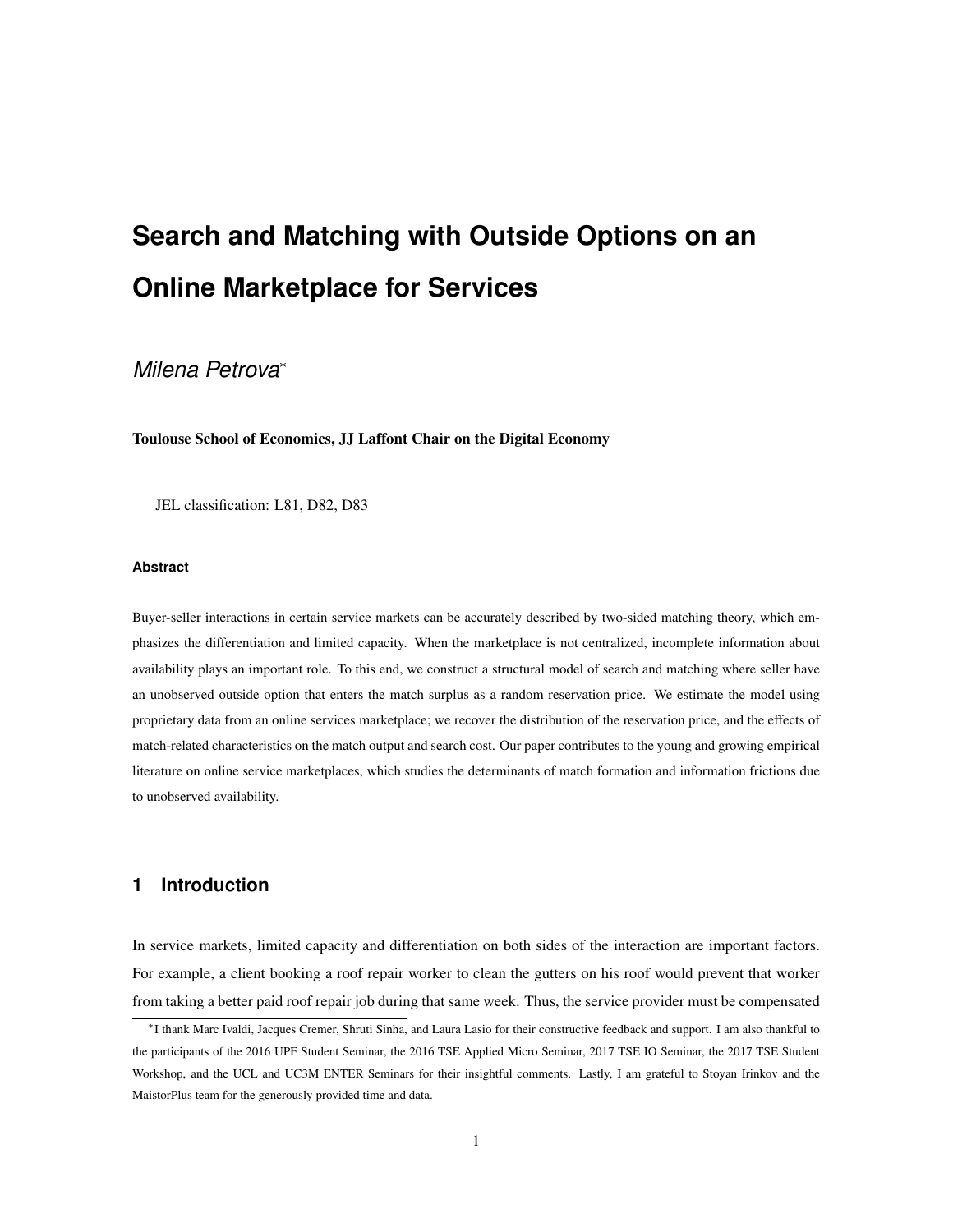appropriately because being hired on one project causes him to miss out on other opportunities, whenever these are present. Another important aspect of such interactions is that both clients (and the respective service they request) and sellers are vertically differentiated and ranked relative to others on the same side of the market. Continuing our example from before, the roof repairmen could come with different levels of experience and the properties in question could be in a better or worse state. Thus, we turn to two-sided matching theory to understand how differentiated agents compete with those on the same side of the market to form a stable match with an agent on the other side.

The goal of our work is to model and estimate the role of unobserved outside options in a online matching market for services. We are motivated by the numerous online and offline matching markets where interactions are not centralized, and partners have private information about potential matches on alternative platforms. In the literature of two-sided markets, this practice is known as multi-homing: the agents are not able to observe their potential competitors - agents that their potential partner is considering on another platform - and this information is important for the formation when contacting - or searching - partners is costly. Our work is especially relevant to understanding and potentially alleviating the market failure arising from unobserved availability in online matching markets, as they are more amenable to being designed.

We construct and identify a two-stage search and matching model, which is then estimated using data from a Bulgarian online home services marketplace (*MaistorPlus*).<sup>1</sup> In our empirical application, service providers (sellers) that have subscribed to MaistorPlus also look for clients in a number of ways: advertising on online forums, past client referrals, newspaper adds. The employment opportunities from these alternative marketplaces can be considered as an outside option with respect to jobs posted on MaistorPlus. When a client (buyer) who has posted a job on MaistorPlus considers a potential match with a seller, the merit of that buyer's project relative to the outside option of the seller must be established. Indeed, the MaistorPlus data on the interactions between buyers and available sellers indicates that initially the sellers never commit to working on a job or to a price offer because there is uncertainty about the project's value to them. The uncertainty is resolved by a process of *search*: the buyer exchanges contacts with the seller, arranges a site visit or discusses the project in detail over the phone. This allows the seller to ascertain how this project compares relative to his outside option. When the search process is costly for the buyer, the buyer must optimize his search activity.

Our model describes the interaction between service sellers and service providers in two stages. In the first stage of the game, the buyer observes all available sellers and their characteristics, but not exactly how attractive the project is relative to the sellers' outside option. The uncertainty is modeled as an ex-ante random reservation

<sup>&</sup>lt;sup>1</sup>Other similar platforms in the US are Thumbtack, Angie's List, Houzz, Fixr. In the UK, there are RatedPeople, MyBuilder, and Home Jane. In Germany, there is MyHammer, Blau Arbeit, and Haus Helden. In France, there is Travaux. In each of there countries the market is still very decentralized, with multiple platforms of different design.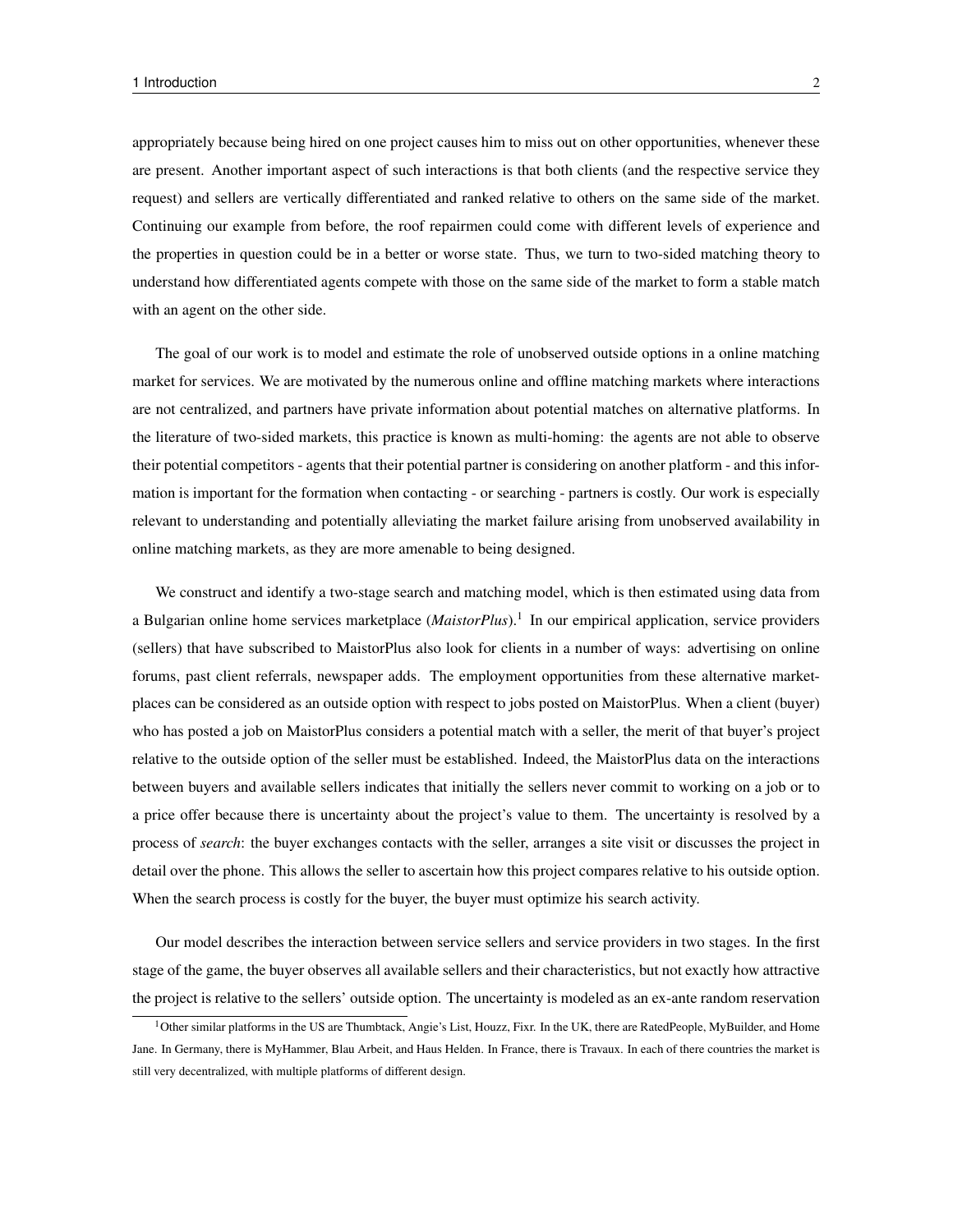price that enters additively in the match surplus. The buyer decides which sellers to contact in a directed, fixed sample search manner, paying a constant search cost for each contact. In the second stage of the game, the contacted sellers reveal their reservation price and compete to form a match with the buyer. Our methodological contribution is constructing, identifying and estimating a matching model where outside options are important but initially unobserved, and search is performed in a simultaneous manner. The model allows us to recover the distribution of the reservation price, and to estimate the effects match-related characteristics on the match surplus and search costs.

This paper is related to the theoretical and empirical literature on two-sided matching with transfers, which is concerned with studying markets where the goods (or services) to be allocated are heterogeneous and indivisible (see Roth and Sotomayor (1992)). In the beginning days of this literature, information frictions were not typically studied. The agents were assumed to observe all agents on both sides of the market, as well as the potential match surplus and the utility of remaining unmatched. The two main empirical frameworks for estimating the fundamentals of two-sided matching markets are Choo and Siow (2006) and Fox, Hsu and Yang (2015), and they do not consider information frictions on the part of the market participants.<sup>2</sup> The framework of Choo and Siow (2006) imposes a structure on the unobserved error term in order to identify coefficients on the match surplus. Fox et al (2015), on the other hand, develop a method which identifies the unobserved error term by assuming we observe a certain observable characteristics enters the match surplus, a method similar to the special regressor of Lewbel (2012). The identification of the second stage of our model is very close to Fox et al (2015), the main difference being that the random component of the match surplus is initially unobserved by some of the agents in the first stage of the game. The two conceptual, but not technical, differences between this literature and our model are motivated by our detailed match-level interaction data and the high decentralization of the market. In the Firstly, traditionally the market is treated as centralized, and agents who do not match on it are assumed to simply remain unmatched rather as saving themselves to match on another market. Secondly, the unobserved error term is interpreted as a taste heterogeneity while in our specific setting we believe this term is more appropriately interpreted as a reservation price.

More recently, the empirical two-sided matching literature has incorporated search in the presence of imperfect and costly information regarding potential match partners.<sup>3</sup> Microeconomic search theory explores how option value governs choices: where to search, how long or how much to search. Simultaneous search was first introduced by Stigler (1961), while Chade and Smith (2006) extend the paradigm to allow for ex-ante heterogeneous options. This framework is very similar to the first stage in our model, except for the fact that in their setting each option generates a stochastic reward while in our setting the searched options compete to determine the resulting reward. Modeling search friction in this simultaneous way appears in models with multiple appli-

<sup>&</sup>lt;sup>2</sup>For an excellent survey of the empirical literature on matching, see Chiappori and Selanie (2016).

<sup>&</sup>lt;sup>3</sup>Chade, Eeckhout and Smith (2017) review search and matching theory, as well as the recent contributions marrying both these theories.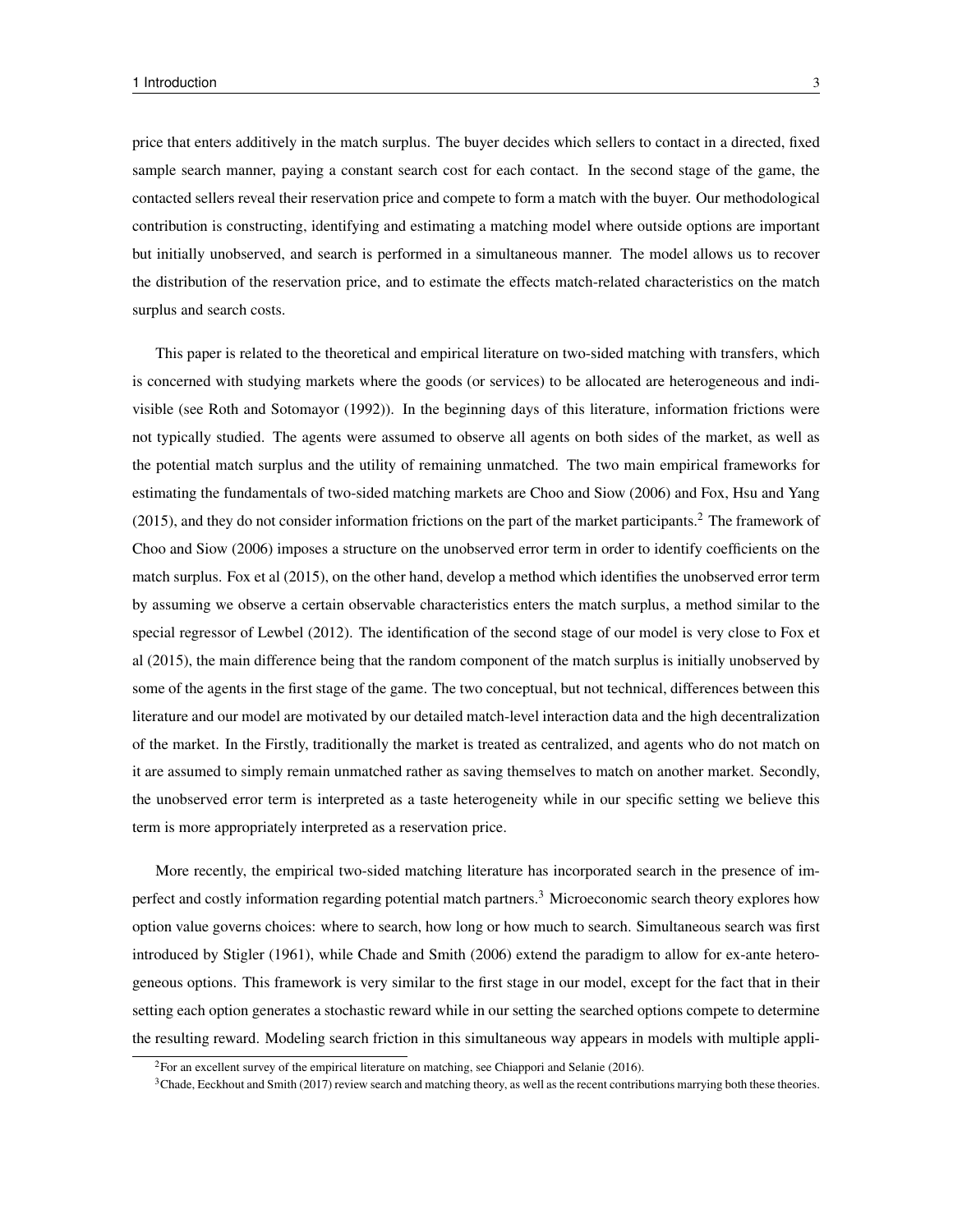cations and heterogeneous options such as Chade, Lewis and Smith (2014) for college admissions and Kircher (2009) and Galeniakos and Kircher (2009) for labor markets.

The seminal paper of McCall (1970) introduces sequential search to economics, where the searcher's optimal strategy is fully summarized by a reservation wage above which the he should stop searching. This framework has become the fundamental building block for macroeconomic models of the labor market and is also extensively used in the microeconomic two-sided matching models with search. Lise, Meghir and Robin (2016), Lise and Robin (2017), and Jacquemet and Robin (2013) model agents who meet match partners through time intensive random search. This is a continuous-time model, where potential partners of random quality arrive at a certain rate. While our work shares the preoccupation with imperfect and costly information, we are motivated by a setting where some characteristics of the potential partners are observable ex-ante and therefore search is directed by these characteristics, rather than random. We also claim that fixed sample, rather than sequential, search is more suited for our application, resulting in a two-stage rather a continuous time model.

In the macroeconomic labor literature, search frictions and matching are modeled in the Diamond-Mortnesen-Pissarides (DMP) framework: the agents are matched by an aggregate matching function, they are identical exante, search frictions are typically not explicitly modeled although they may be informational, heterogeneities, congestion, messaging/application, or else. A number of empirical studies in this literature explore the lack of information about agent availability, which is similar to our interest in agents' outside options. Arnosti, Johari and Kanoria (2014) show congestion externalities on both sides of the market arise when agents spend resources to be matched with others that are already unavailable. Cheron and Decreuse (2016) study information persistence modeled as phantom agents that are already matched but their status has not updated quickly enough in a continuous-time equilibrium search unemployment model.

Lack of information on availability is a common problem in a wide range of online matching markets for services. Fradkin (2017) and Horton (2016) tackle this subject, using proprietary data from the online matching platforms AirBnB and oDesk. While their work is reduced form, we consider these two papers especially close to ours both because of the application and the main issue of interest, unobserved seller availability. Horton (2016) studies oDesk, an IT task platform, where the buyer can invite sellers to submit offers on a job but does not have information on which of these sellers are potentially available at the current moment. The professionals on oDesk have a wide distribution of worked hours per week, which makes it difficult to predict if they would be available or not at any point in time. This activity pattern suggest a random outside occupation, similar to the outside option for the sellers on MaistorPlus. Horton (2016) demonstrates that rejection leads to a decrease in the probability that a job is filled, which suggests that finding ways to reveal more information about seller availability would contribute to the platform's financial success.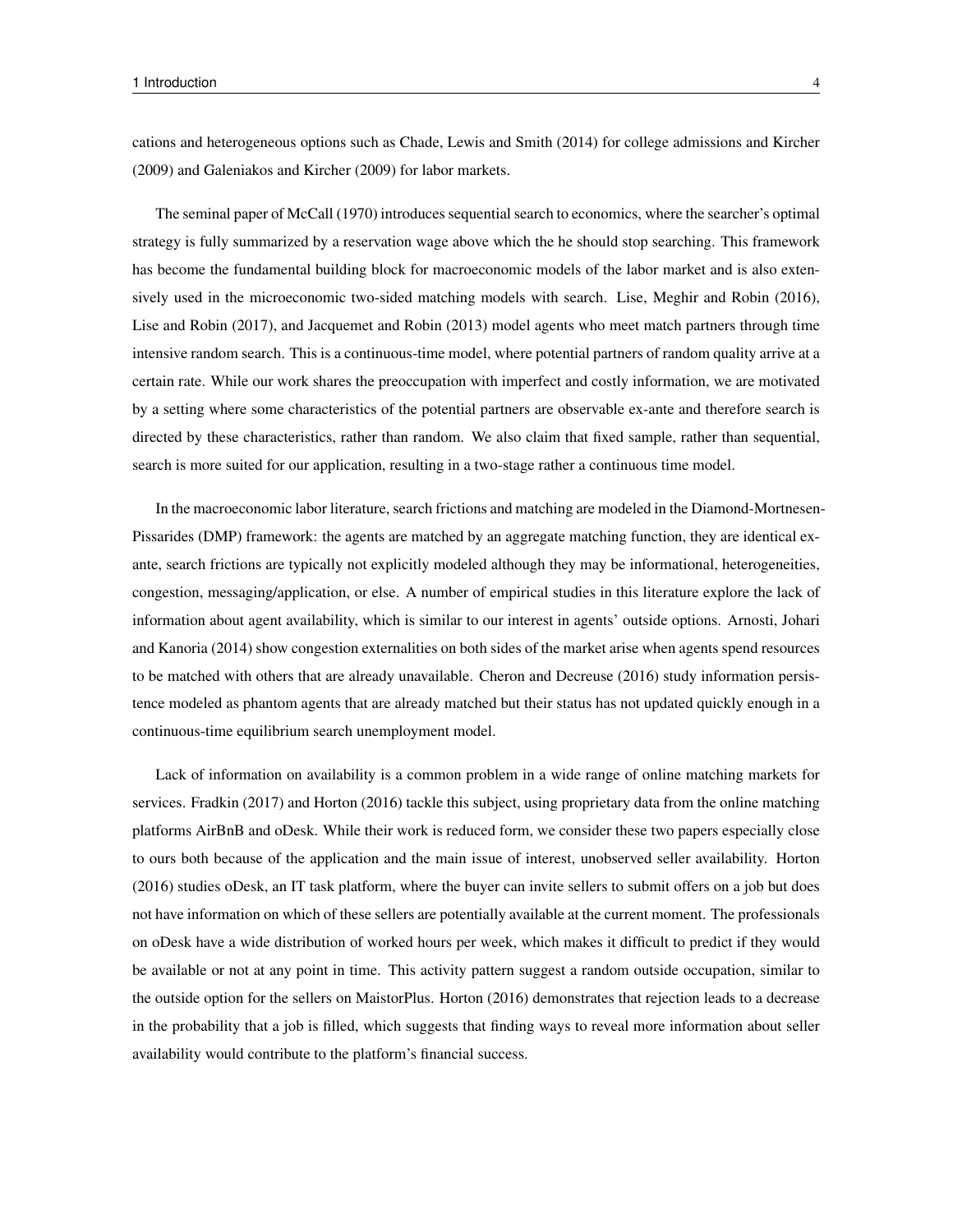The difference between the matching technology of oDesk and MaistorPlus is mainly due to how the marketplace rules of buyer-seller interaction. While on oDesk the buyers look up and contact sellers, in our setting sellers indicate availability by messaging the buyer themselves. However, availability is not necessarily at all costs as the benefit of taking on the job is measured against an unobserved outside option. In fact, what happens on MaistorPlus is in some sense closer to what Fradkin (2017) describes happening on AirBnB: property managers that have indicated availability often reject clients who want to stay in their property. He classifies rejections into stale vacancies (15 percent of the time), congestion (8 percent of the time), and due to characteristics of the seller or the trip (77 percent of the time). The first two are due to de facto unavailability, while the last reason can be attributed to a high reservation price: the property is available but the manager prefers to wait for another offer with better characteristics.

Our paper has the following structure. In Section 2, we solve for the equilibrium of the two-stage search and matching. In the following section, Section 3, we demonstrate that the primitives of interest - the reservation price distribution and parameters of the match output and search cost - are identified. Section 4 details the steps we take to estimate the model. In Section 5, we present the data and reduced form evidence that supports our modeling choices. Section 6 contains the results of our estimation. We conclude our work in Section 7.

# **2 Search and matching game**

We model the interaction between clients (buyers) and providers of services (sellers) on the home services marketplace MaistorPlus. We consider a model of one-to-one matching with transfers (prices). We have one buyer indexed by i and N available, differentiated sellers indexed by  $j$ .<sup>4</sup> For the moment, we consider a single buyer and drop the buyer index i. When the buyer is matched with seller j, the pair create match output  $f_i$  and the seller must be compensated for his reservation price  $r_j$ , thus the match surplus is  $s_j = f_j - r_j$ .<sup>5,6</sup>

In the first stage of the game, the buyer and sellers know  $f_j$  as they observe the job and seller characteristics. The buyer does not fully observe the match surplus  $s_j$ , because the seller reservation price  $r_j$  is not revealed until after buyer *searches* the seller. The buyer decides which sellers to search in a directed, simultaneous

 $4W$ e see seller availability as a binary state. When the seller is not available, he is physically not capable of taking the job because he has already committed to another job during the time period in question. In the case that he is available, he compares the job to his outside option.

<sup>5</sup>Common costs, such as materials, are assumed to be constant across sellers and perfectly observable. We do not consider uncertainty about the common costs because from discussions with the marketplace managers, the buyers procure their materials separately, and these costs do not typically fluctuate.

<sup>&</sup>lt;sup>6</sup>When estimating the model, buyer outside options are implicitly incorporated into the additive job-level fixed effect that enters the match surplus.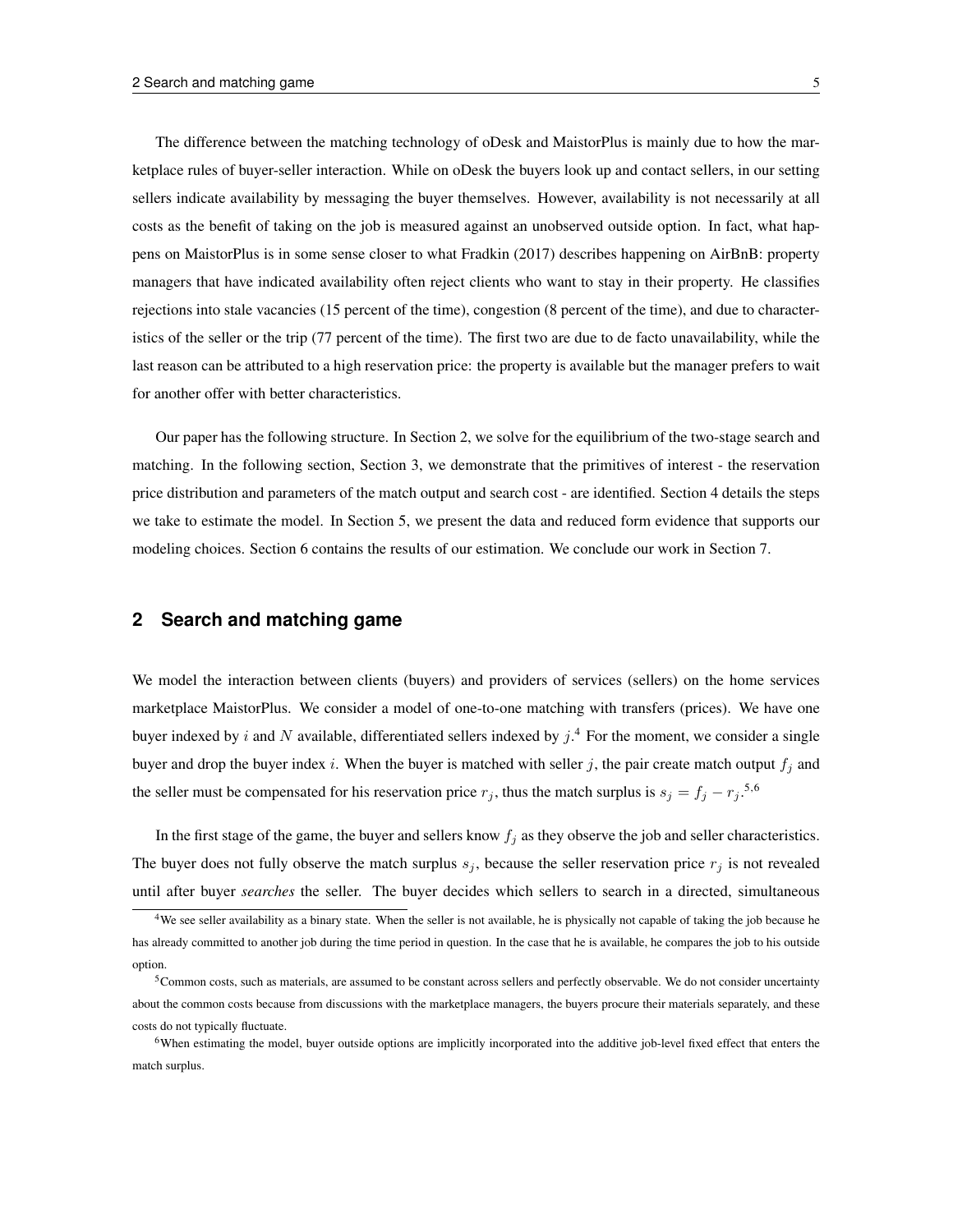manner and at a positive and constant marginal cost  $c^{7,8}$  Once the seller is contacted, he is able to evaluate the attractiveness of the job relative to his outside options, thus discovering his reservation price  $r_j$ . The mechanism to uncover the reservation price is similar to the directed search models of Chade and Smith (2006) for fixed sample and Weitzman (1979) for sequential search. In the first stage, the buyer maximizes his expected net utility of the second stage with respect to the set of sellers he contacts.

In the second stage, contacted sellers know the match output  $s_i$  and are available to form a match with the buyer. The equilibrium concept is stability: the match must satisfy individual rationality for each party and must assign the buyer to the seller whose match surplus is highest. Because sellers are differentiated by the match surplus  $s_i$ , the buyer would not be willing to pay the same price for a higher surplus seller as for a lower surplus seller. Hence, the assignment mechanism - the manner in which sellers compete to form a match with the buyer - must take this into account. We assume that the mechanism by which the stable match is reached and which dictates how the surplus is split though the price is the English auction in utility space.

The English auction guarantees that the transaction utility and the respective transaction price constitute an ex-post equilibrium, in the sense that no participant would be willing to change their offer after observing the offers of the others. This is important because the online marketplace does not restrict the interaction between the parties, hence an outcome that is not an ex-post equilibrium (for example, the outcome of a first price auction) would not be realistic in this setting. Furthermore, the English auction format is especially practical because the equilibrium is in dominant strategies. As a result, we do not make assumptions about how much information the sellers have about each other because it is only important that they know their own reservation price and match surplus.

# **2.1 Second stage**

In the second stage of the game, the contacted sellers perfectly observe the match surplus  $s_i$ . Let's assume that buyer contacts n sellers, and order them by match surplus:  $s_1 = f_1 - r_1 \geq ... \geq s_n = f_n - r_n$ . Note that the the match surplus  $s_j$ , the reservation price  $r_j$  and the match output  $f_j$  may not follow the same ranking.

The strategies of the players are defined in terms of the utility they are willing to offer to the buyer, similarly

<sup>&</sup>lt;sup>7</sup>Even if the sellers are the ones to incur the search cost, Ye (2005) demonstrates that it is passed through to the buyer, similarly to how common costs are passed on in the English auction or Bertrand competition.

<sup>&</sup>lt;sup>8</sup>The assumption of simultaneous search is supported by the following features of the marketplace. The buyers are allowed and advised to contact multiple sellers at the same time as this is in the client's interest for the following two reasons. Firstly, seller availability to visit the site may differ, therefore it is not a good use of the buyer's time to wait for one seller to visit before arranging a visit with another one. Secondly, early seller availability may expire or outside options may change, which would make it more difficult for the buyer to put sellers in direct competition with each other unless he collects their offers at the same time.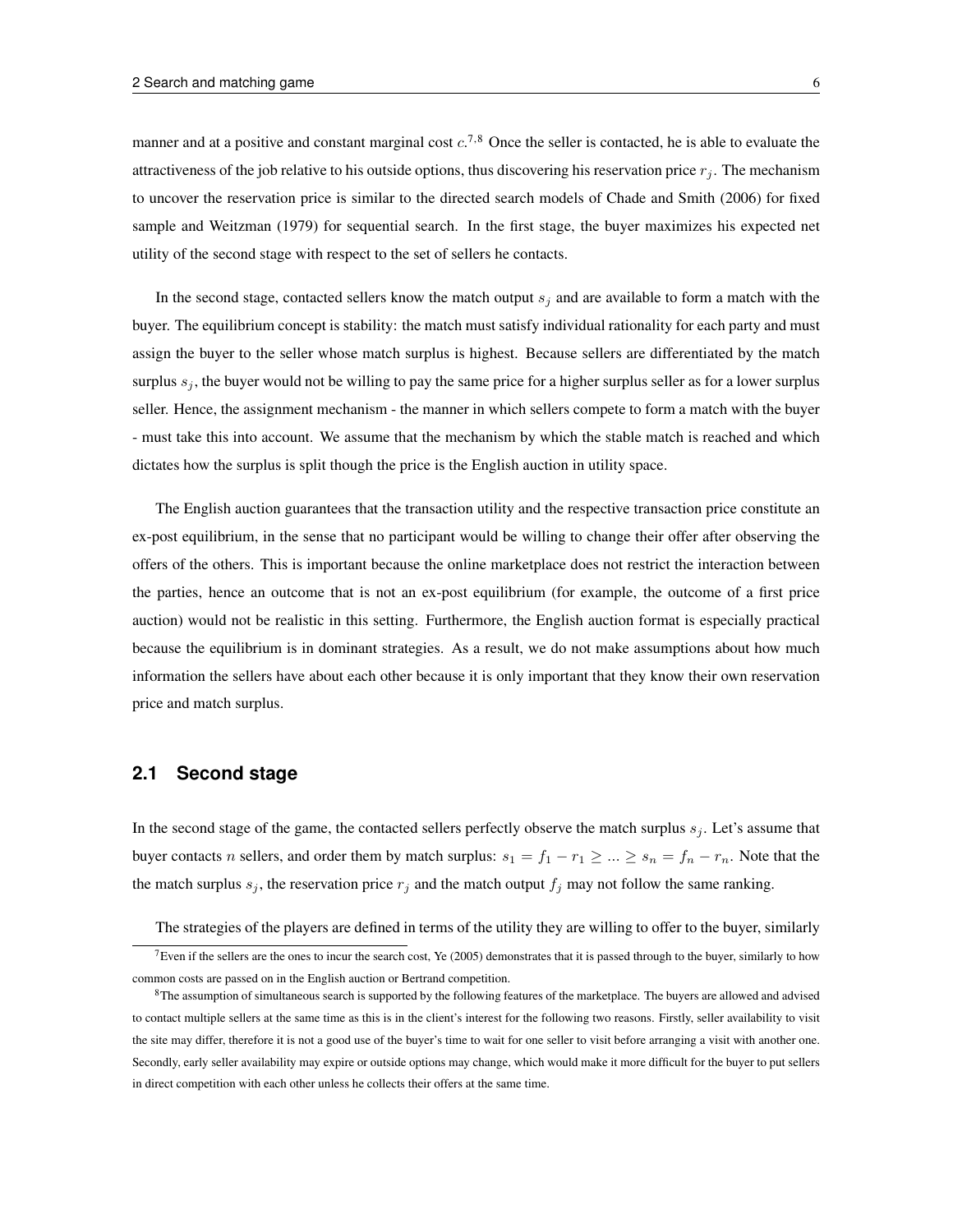to Laffont-Tirole (1993):  $u_j = s_j - p$ . The individual rationality constraint for the buyer is  $IR_j^b : u_j =$  $s_j - p \ge 0$  when transacting with seller j, and for seller j it is  $IR_j^s : v_j = p - r_j \ge 0$ . The English auction works in the following way. The auctioneer starts from an utility offer of zero and raises it. The sellers remain in the auction while they agree to the offer, and the game ends when only one seller remains. The transaction utility is that at which the second-last seller drops out of the game. The players' weekly dominant strategies are to remain in the game up to the point they are indifferent (Vickrey (1961)). In other words, player  $j$  with match surplus  $s_j = f_j - r_j$  remains up to the utility offer  $u_j = s_j$  and drops out afterwards.

The game can be summarized by the following three cases and their respective outcomes. In the first case, we have that  $0 < s_2 \le s_1$ , seller 1 wins, and gives the buyer utility  $u_1 = s_2 \ge 0$ . The transaction price is determined by  $u_1 = f_1 - p = s_2 = f_2 - r_2$ .  $IR_1^s$  is satisfied because  $s_1 \geq s_2$ . In the second case, we have that  $s_2 \leq 0 \leq s_1$ , seller 1 wins again, and gives the buyer utility  $u_1 = 0$ . The transaction price is determined by  $u_1 = f_1 - p = 0$ .  $IR_1^s$  is satisfied because  $s_1 \ge 0$ . Lastly, if  $s_2 \le s_1 < 0$  there is no match as neither rationality constraint can be satisfied.

#### **2.2 First stage**

In the first stage of the game, the buyers observe a seller-specific match output  $f_j$  but neither the buyer nor the sellers observe the reservation price  $r_j$ . The reservation price is a private value, in the language of auction models, because it has private relevance: discovering your competitor's outside option does not make you reevaluate your own outside option. From the buyer's perspective, the surplus of the match is a random variable  $S_j = f_j - R$ , where R is the ex-ante random reservation price with continuous CDF  $G_R(r)$ . We assume that the distribution of the reservation price is independent from the seller-specific match surplus:  $G_R(r|f_j) = G_R(r)$ . We derive the distribution of the match surplus  $S_j$ , which we denote for simplicity  $G_j(s)$ , from the distribution of the reservation price R:

$$
G_j(s) = Pr(S_j \le s | f_j) = Pr(f_j - R \le s) = Pr(f_j - s \le R) = 1 - Pr(R \le f_j - s) = 1 - G_R(f_j - s)
$$

The buyer must choose among  $N$  differentiated stochastic options, which is a combinatorial optimization problem, a set-up is similar to the simultaneous search of stochastically dominated prizes of Chade and Smith (2006). The main difference is that in their model the prize is drawn from the distribution of the winner, while in our model the prize is the equilibrium transaction price of the second stage.

Let the random variables  $S^1$  and  $S^2$  be the highest and second-highest expected realizations of match sur-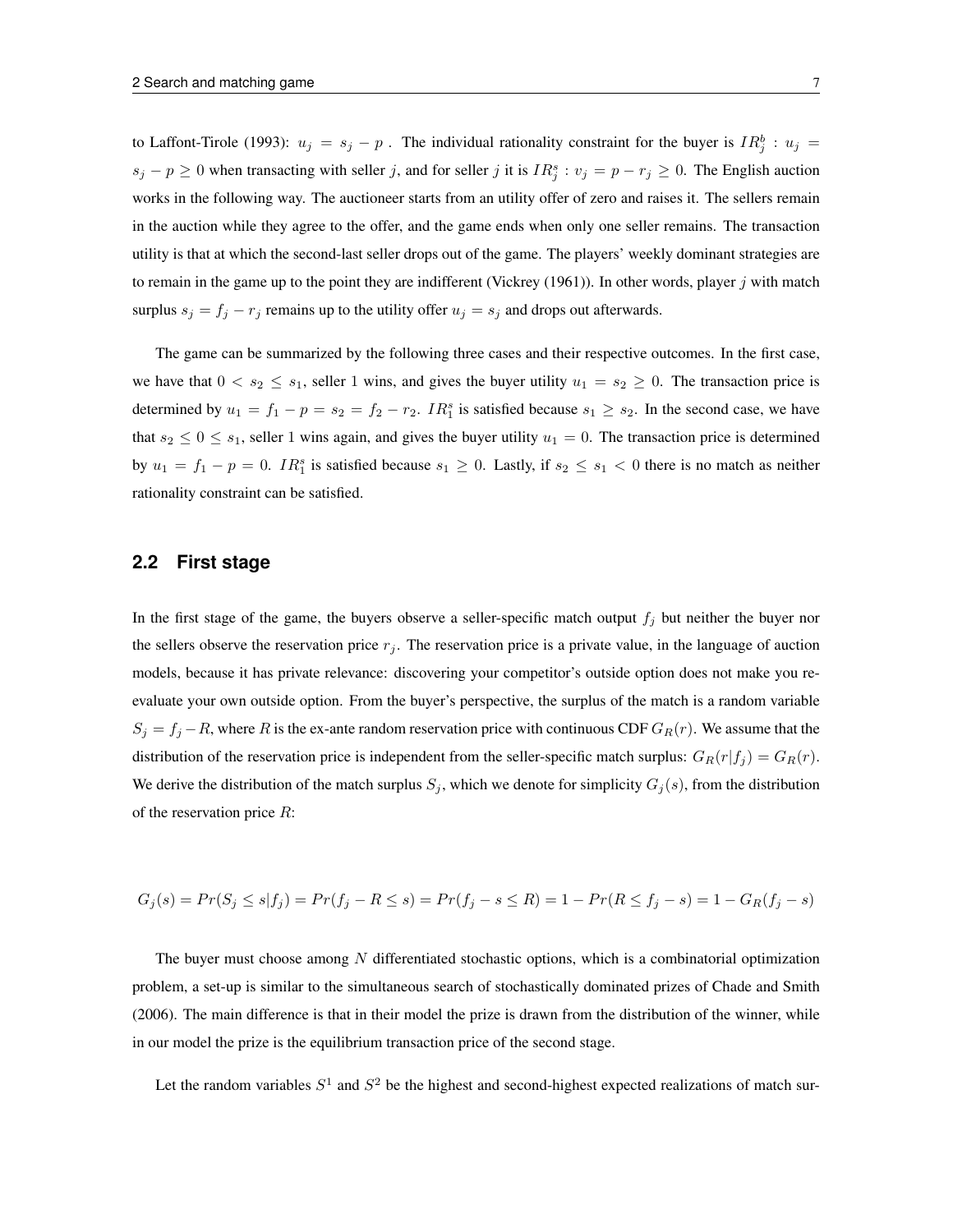plus. The buyer anticipates the three potential outcomes of the second stage. Only in the first case he receives positive expected utility, which is equal to  $E[U] = E[S^2|S^2 > 0]Pr(S^1 \ge S^2 > 0)$ . To decide which sellers to contact in the first stage (his *search set*), the buyer maximizes his expected utility net of search costs.

Let the buyer search a random set of  $L$  sellers. The second highest draw from this set  $S<sup>2</sup>$  has cumulative distribution  $G^{S^2:L}(s)$ . Because  $S^2$  is an order statistic, we know this distribution is:

$$
G^{S^2:L}(s) = Pr(S^2 \le s|L) = \sum_{j=1}^{L} [1 - G_j(s)] \prod_{k \ne j} G_k(s) + \prod_{j=1}^{L} G_j(s)
$$

The expected utility of the buyer given that he contacts the sellers in the set  $L$  is the following:

$$
E[U|L] = E[S^2|S^2 \ge 0]Pr(S^2 \ge 0) = \frac{\int_0^\infty s \frac{d}{ds} G^{S^2:L}(s) ds}{1 - G^{S^2:L}(0)}.(1 - G^{S^2:L}(0)) = \int_0^\infty s \frac{d}{ds} G^{S^2:L}(s) ds
$$

We want to demonstrate that the buyer adds sellers to his search set in the order of decreasing match output  $f_j$  and that the marginal benefit of each additional seller decreases. First, we show that if  $f_l > f_{l'}$ , the buyer prefers the set  $L + \{l\}$  to the set  $L + \{l'\}$ . By induction, this holds for sets of any size and composition. To compare the expected utilities from different searched sets, we will compare the CDF of the respective  $S^2$  by stochastic dominance. The distribution of  $S^2$  for the set  $L + \{l\}$  is:

$$
G^{S^2:L+\{l\}}(s) = G_l(s) \left( \sum_{j=1}^{L} [1 - G_j(s)] \prod_{k \neq j} G_k(s) \right) + \prod_{j=1}^{L} G_j(s)
$$

The distribution  $G^{S^2:L+\lbrace l'\rbrace}(s)$  is analogous.

Whenever the difference between  $G^{S^2:L+\{l\}}(s)$  and  $G^{S^2:L+\{l'\}}(s)$  is negative, by the property of first order stochastic dominance the random variable distributed by  $G^{S^2:L} + \{l\}(s)$  has a higher expected value.

$$
G^{S^2:M+\{l\}}(s) - G^{S^2:M+\{l'\}}(s) = [G_R(f_{l'} - s) - G_R(f_{l} - s)] \Big(\sum_{j=1}^{L} [1 - G_j(s)] \prod_{k \neq j} G_k(s)\Big)
$$

Since  $f_l > f_{l'}$ , we know  $G_R(f_l - s) > G_R(f_{l'} - s)$  because  $G_R(r)$  is an increasing function. This makes the first part of the expression negative. Thus, adding a seller with higher  $f_j$  to any set L is optimal as it leads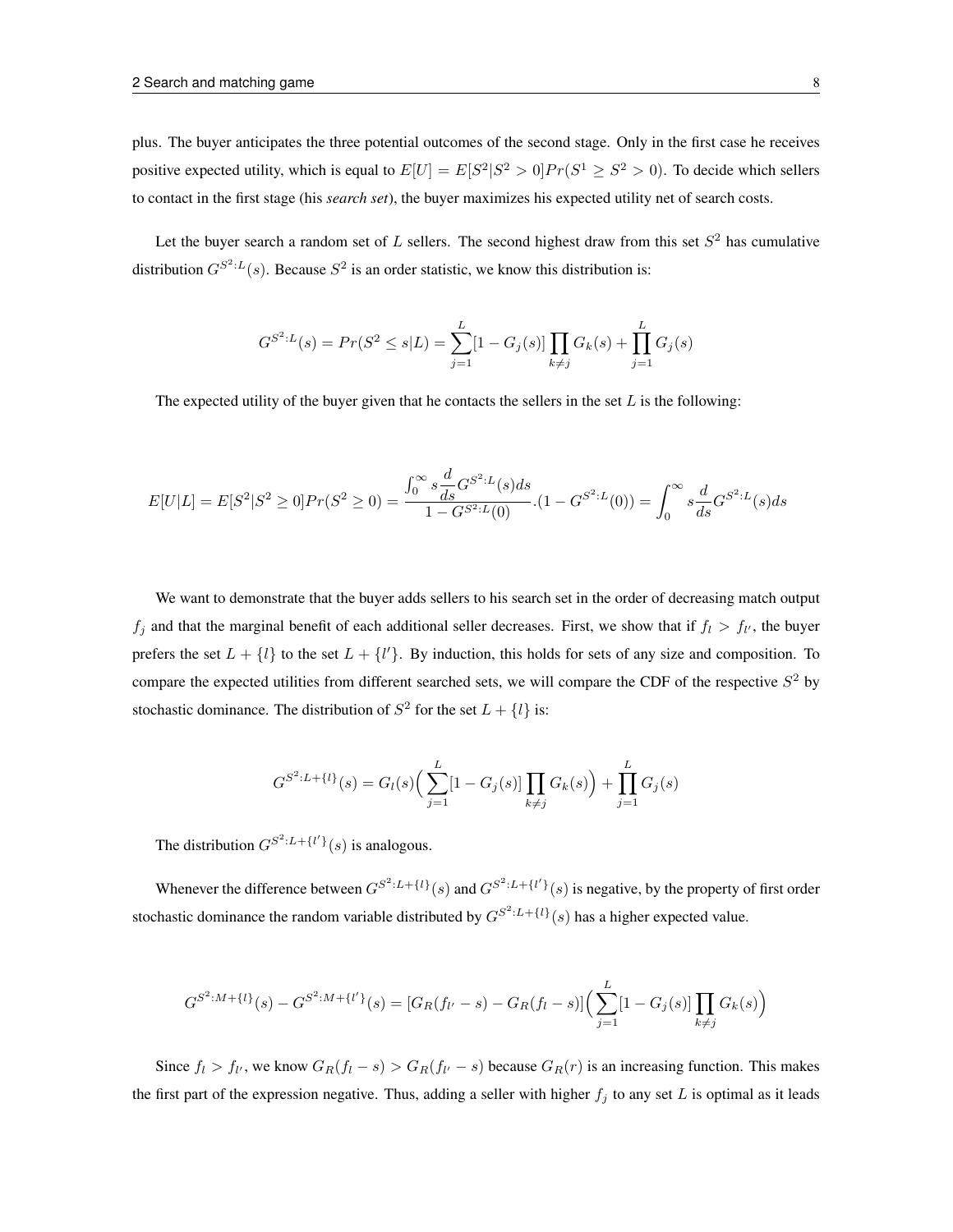to a higher expected value of  $S^2$ .

To show that the buyer will eventually stop adding sellers to his search set, we show that the marginal benefit of doing so decreases (while the marginal cost c stays the same). Let  $D_l$  be the difference in the distribution of  $S<sup>2</sup>$  from an additional seller l:

$$
D_l = G^{S^2:L + \{l\}}(s) - G^{S^2:L}(s) = (G_l(s) - 1) \Big(\sum_{j=1}^{L} [1 - G_j(s)] \prod_{k \neq j} G_k(s)\Big)
$$

Let  $D_{l'}$  be the difference in the distribution of  $S^2$  from further adding l' such that  $f_l \ge f_{l'}$ :

$$
D_{l'} = G^{S^2:L + \{l\} + \{l'\}}(s) - G^{S^2:L + \{l\}}(s) = (G_{l'}(s) - 1) \left( \sum_{j=1}^{L + \{l\}} [1 - G_j(s)] \prod_{k \neq j} G_k(s) \right)
$$

To prove that the marginal benefit of additional sellers decreases, we show that  $D_{l'} \leq D_l$ . This can be expressed as:

$$
D_{l'}-D_l = [G_{l'}(s)-1][1-G_l(s)] \prod_{j=1}^{L} G_j(s) + (G_R(f_{l'}-s)[1-G_R(f_l-s)] - G_R(f_l-s)) \sum_{j=1}^{L} [1-G_j(s)] \prod_{k \neq j} G_k(s)
$$

The first term is negative because  $[G_{l'}(s) - 1] \leq 0$ . We also know that  $G_R(f_{l'} - s) \leq G_R(f_l - s)$ , and multiplying the left side of the inequality by  $[1 - G_R(f_l - s)] \le 1$  makes this difference even larger. Thus, the marginal benefit of an additional seller decreases, which satisfies the second order condition of our problem.

## **3 Identification**

Identification of the second stage matching game is achieved using the *special regressor* method developed by Lewbel (2000, 2012).<sup>9</sup> A special regressor is an observed covariate with properties that facilitate identification and estimation. This method is used whenever the researcher's main object of interest is the distribution of the error term, which in our model is the reservation price. It is applied in a variety of settings, and more recently in matching games by Fox, Yang and Hsu (2017). Following Lewbel (2000, 2012), we demonstrate the semiparametric identification of the second stage: non-parametric identification of the reservation price distribution and parametric identification of the coefficients of the match surplus.

<sup>&</sup>lt;sup>9</sup>See Lewbel (2012) for the background on this method, as well as interesting examples of its use.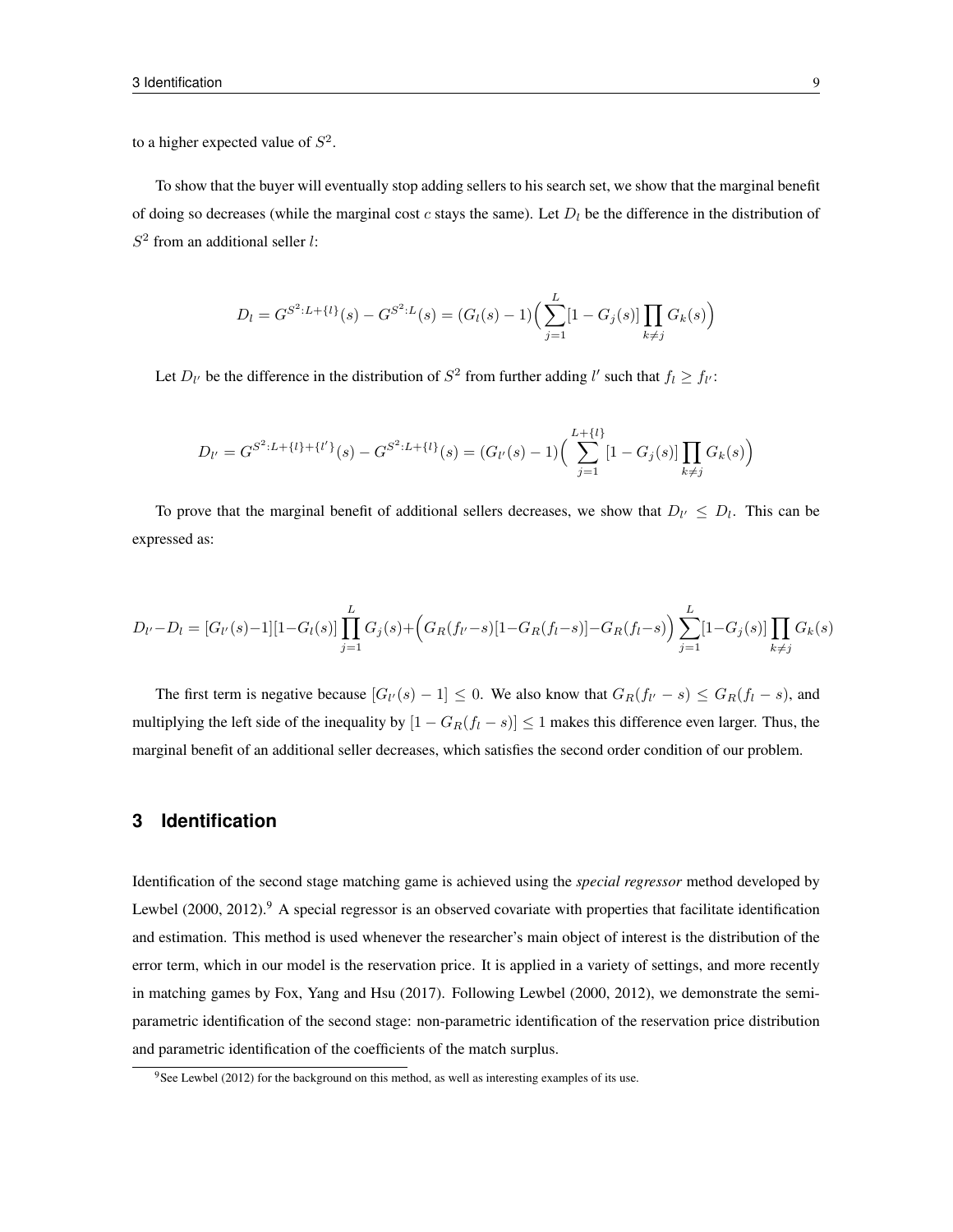Using the objects identified from the second stage, we can construct the bounds on the buyer search cost. These bounds come from the equilibrium inequalities that the search cost must satisfy in the first stage. We turn to the literature on *partial identification* to claim set identification of the search cost parameters. We apply Bontemps, Magnac and Maurin (2012)'s results on set identification of models with incomplete linear moment restrictions.

## **3.1 Data generation, observables and primitives**

In the data, we observe buyers  $i \in \{1, ..., M\}$  posting jobs on the marketplace. We take each buyer (job) to represent a separate market. In each market, we observe the set of differentiated sellers  $N_i$  who have indicated their availability by sending the buyer a message, each seller indexed by j where  $j \in \{0, 1, ..., N_i\}$ . The available sellers are ordered by decreasing match output  $f_{ij}$ . We observe the identities of the sellers contacted by the buyer  $n_i \subset N_i$ . Let  $A_{ij} \in \{0,1\}$  be the assignment, and it equals 1 when buyer *i* hires seller *j*.

For each market  $i$  we observe the characteristics of the job, the sellers who are available, and the sellerjob pair. We group these in matrix  $X_i = (X_{i1},...,X_{iN_i})'$ . There is a sub-set of covariates that affect the buyer's search cost  $c_i$ ,  $X_i$ , and they are not dependent on the seller's identity. Lastly, there exists one variable  $z_i = (z_{i1}, ..., z_{iN_i})'$  that varies across seller-job pairs and satisfies the special regressor conditions.

When we discuss the identification and estimation of the model primitives, we single out the special regressor  $z_{ij}$  by separating it from the remaining match surplus. To reconcile this with our previous notation in the following way:

$$
s_{ij} = f_{ij} = z_{ij} + X_{ij}\beta - r_{ij} = z_{ij} + X'_{ij}\beta - r_{ij}
$$

We also postulate a linear specification for the seller search cost  $c_i$ :

$$
c_i = X_i^{'} \gamma + \epsilon_i
$$

The main primitive of interest is the distribution of the reservation price  $G_R(r)$ . The parameters of interest are the coefficient vectors  $\beta$  of  $X_{ij}$  for the match surplus, and coefficient vectors  $\gamma$  of  $X_i$  for the buyer search cost.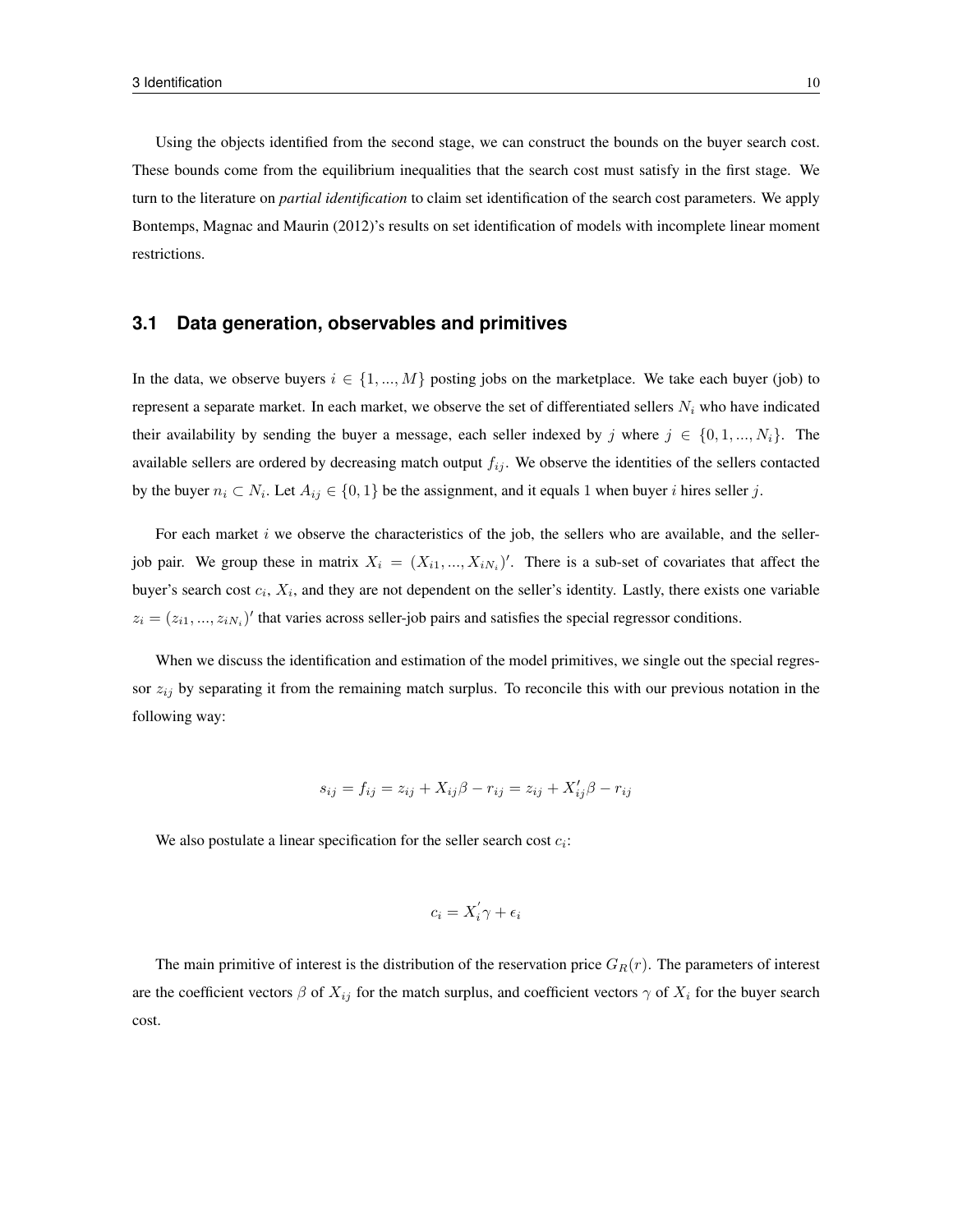## **3.2 Second stage identification**

The arguments here follow the binary choice identification strategy of Lewbel (2000, 2012). Consider the binary variable  $y \in \{0, 1\}$  which indicates whether the match surplus is greater or equal to zero:

$$
y = I[s \ge 0] = I[z + X'\beta - r \ge 0]
$$

Our data does not allow us to construct  $y_{ij}$  for all potential matches between buyer i and sellers j. For example, if  $A_{i1} = 1$ , we know that seller 1's match surplus must be greater or equal to zero, therefore  $y_{i1} = 1$ . However, the outcomes  $y_{ij'}$  for sellers 2, ...,  $J_i$  could be anything. It could be that they are all  $y_{ij'} = 1$  in the case all  $2, ..., J_i$  match surpluses are above zero but seller 1 has the greatest match surplus among the  $J_i$  sellers. Or, it could be that all are  $y_{ij'} = 0$  when all  $2, ..., J_i$  match values are below zero. Because of this, we base the identification on the following two observable cases in our data. Firstly, we use all observations when no seller is hired, where we know for sure that  $y_{ij} = 0$  for all j. Secondly, when there is a seller hired and  $A_{ij} = 1$ , we use the observation for that seller j because  $y_{ij} = 1$ . This corresponds to keeping 75 percent if the observations of buyer-seller contacts in our sample.

We start by identifying the distribution of the variable w defined as  $w = X'\beta - r$ . We observe z but not w, which is sometimes referred to as a latent variable in the special regressor literature. We have that:

$$
y = I[z + w \ge 0]
$$

We assume that the special regressor  $z$  has the following properties:

#### Assumption 1.

- *1.*  $z \perp w \mid X$
- *2.* z *is additive in the match surplus with coefficient* 1
- *3.* −z *varies continuously over the support of* w

The the expected value of y given  $z$ , X allows to trace out the distribution of the random variable w in the following way:

$$
1 - E[y|z, X] = 1 - Pr(y = 1|z, X) = Pr(y = 0|z, X) = Pr(z + w \le 0|X) = Pr(w \le -z|X) = G_{W|X}(-z)
$$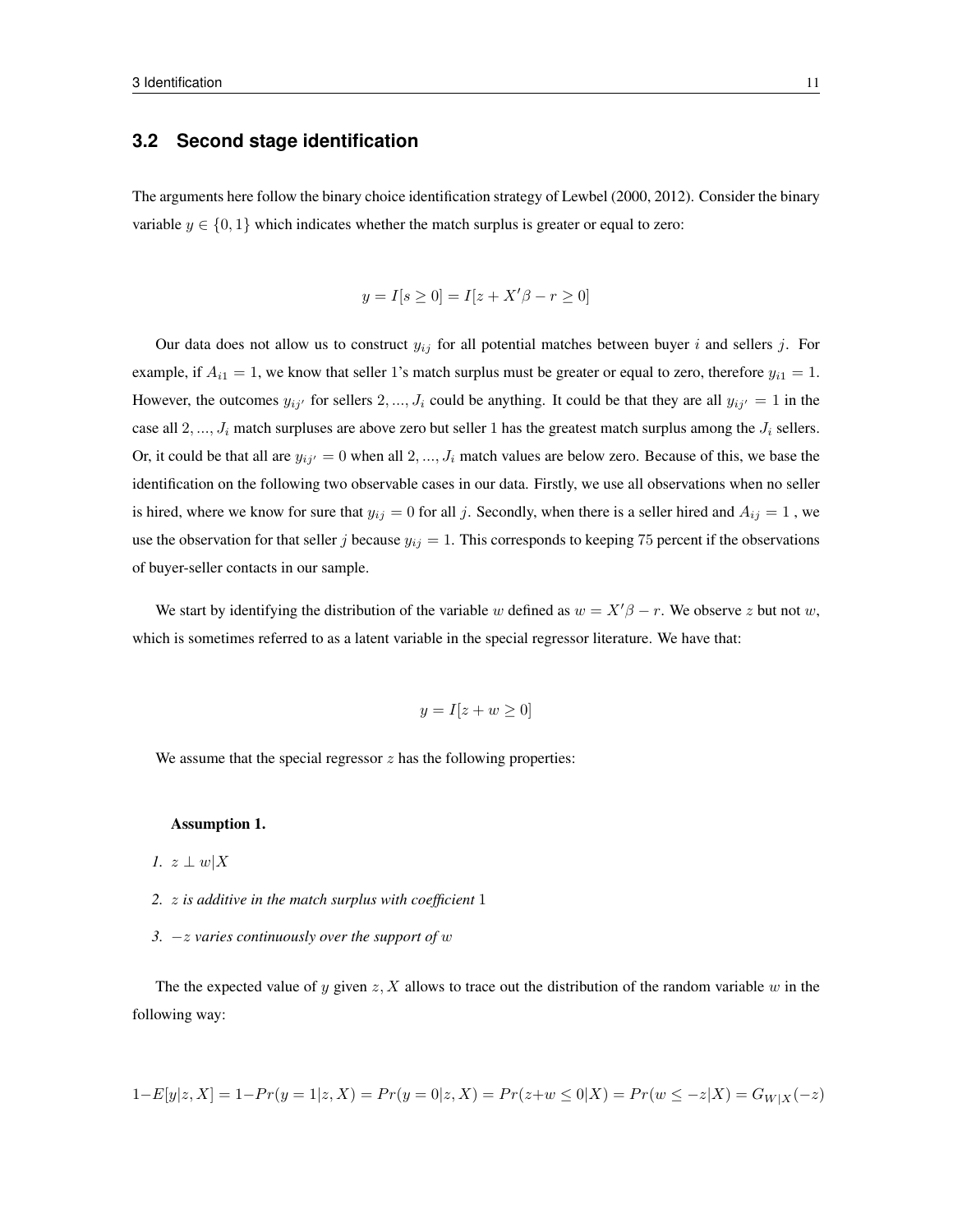Assumption A2.1 allows us to use the mean of outcomes y conditional on  $z$ , X to construct the marginal distribution of w conditional on X. Assumption  $A2.2$  allows us to express this conditional mean as the CDF of the random variable w at the value  $-z$ . Scaling the coefficient of z to 1 makes that easier and it is a scale normalization.<sup>10</sup> Assumption A2.3 allow us to trace out the full support of w, otherwise the distribution of w will only be identified at the values  $z$  takes.

Now we let the additional covariates X determine w:  $w = X'\beta - r$ . The linear structure of w allows us to identify and estimate the coefficients  $\beta$  in a manner similar to OLS. We make the following assumptions:

#### Assumption 2.

- *1.*  $z \perp r|X$
- 2.  $E(X'r) = 0$
- 3.  $E(X'X)$  *non-singular*

The first assumption follows from A2.1. The last two assumptions imply that  $\beta = E(XX)^{-1}E(X'w)$ . We apply the Law of total expectations and plug in  $G_{W|X}$  into the expression of  $\beta$ :

$$
\beta = E(X'X)^{-1}E(X'w) = E(X'X)^{-1}E(X'E[w|X])
$$

As the right hand of the expression is identified, so is  $\beta$ . Knowing  $\beta$ , we also know  $f = z + X'\beta$  and the CDF of  $r$  can be recovered easily. :

$$
E[y|z, X] = Pr(y = 1|z, X) = Pr(f - r \ge 0) = Pr(-r \ge -f) = Pr(r \le f) = G_R(f)
$$

## **3.3 First stage identification**

Observing f and knowing  $G_R(r)$ , we (and the buyer) know the distribution of match surplus that any partifular f implies  $G(s) = 1 - G_R(f - s)$ . As we showed in the model section, the buyer contacts sellers in order of decreasing f. The expected utility when the n-highest f sellers are contacted  $E[U|n]$  can be constructed when

 $10$ Models like probit normalize the error term's variance to be 1, but this is observationally equivalent to normalizing the positive coefficient of a regressor, here the special regressor, to one (Dong and Lewbel (2012)).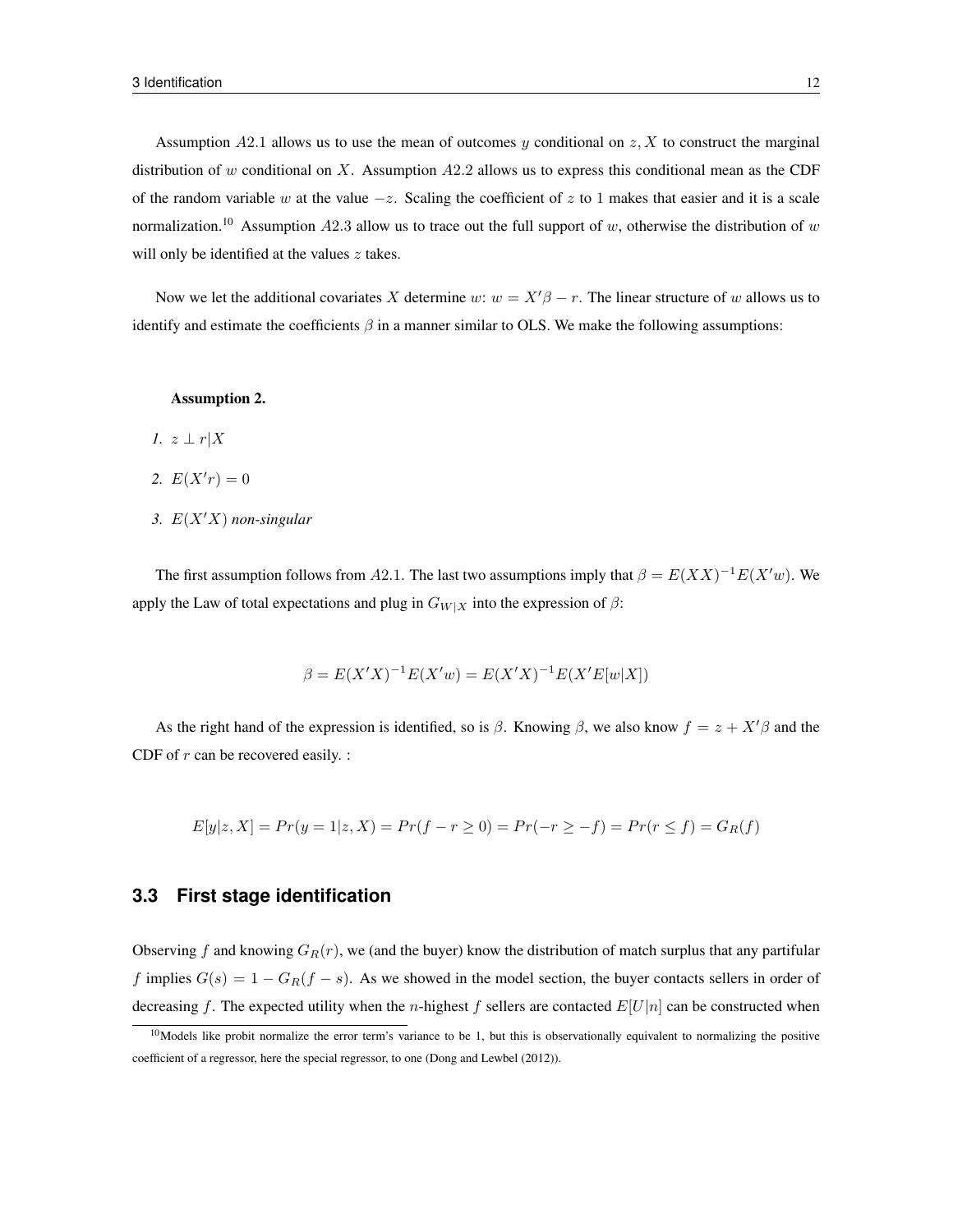we know the  $G(s)$ . The optimal search set n of the buyer implies the following equilibrium inequalities on the search cost  $c$ :

$$
\underline{c} = E[U|n+1] - E[U|n] \le c \le E[U|n] - E[U|n-1] = \overline{c}
$$

Additionally, the characteristics  $X_i$  affect the buyer search cost through parameters  $\gamma$ :

$$
c = X\gamma + \epsilon
$$

We do not observe c but only  $c$  and  $\bar{c}$ . We turn to the literature on partial identification to identify the parameter set Γ that contains all possible values of  $\gamma$  satisfying the constructed inequalities. Bontemps, Magnac and Maurin (BMM) (2012) show that the set  $\Gamma$  is non-empty, bounded and convex, which allows them to identify the set Γ though its support function and to derive an estimation procedure.

This identification approach cannot be applied to 27 percent of the jobs in our sample, where the buyer has contacted all available sellers. Thus, for these jobs we are unable to construct  $c_i$  and we disregard them...

## **4 Estimation**

In this section, we discuss in more detail how we use the data and the identification results to estimate the fundamentals of the structural model.

#### **4.1 Second stage estimation**

We use the seller *Percent positive reviews* variable as the special regressor z. It is a continuous variable that measures the number of positive reviews that the seller has received relative to the total times he was hired up to the time the job was posted. This variable is a proxy for seller revealed quality and commitment at the time the job was posted on the marketplace.

To satisfy the special regressor properties, we must have that  $z \perp r |X$ . This assumption would be violated if the random reservation price is correlated with *Percent positive reviews*. It is likely that z is correlated with the average outside option of the seller, assuming the quality of his work on and off the online marketplace is similar. However, the set of controls  $X$  does include seller fixed effects, which should account for such average effects. The reservation price  $r$  measures the seller outside option at the particular moment that the job was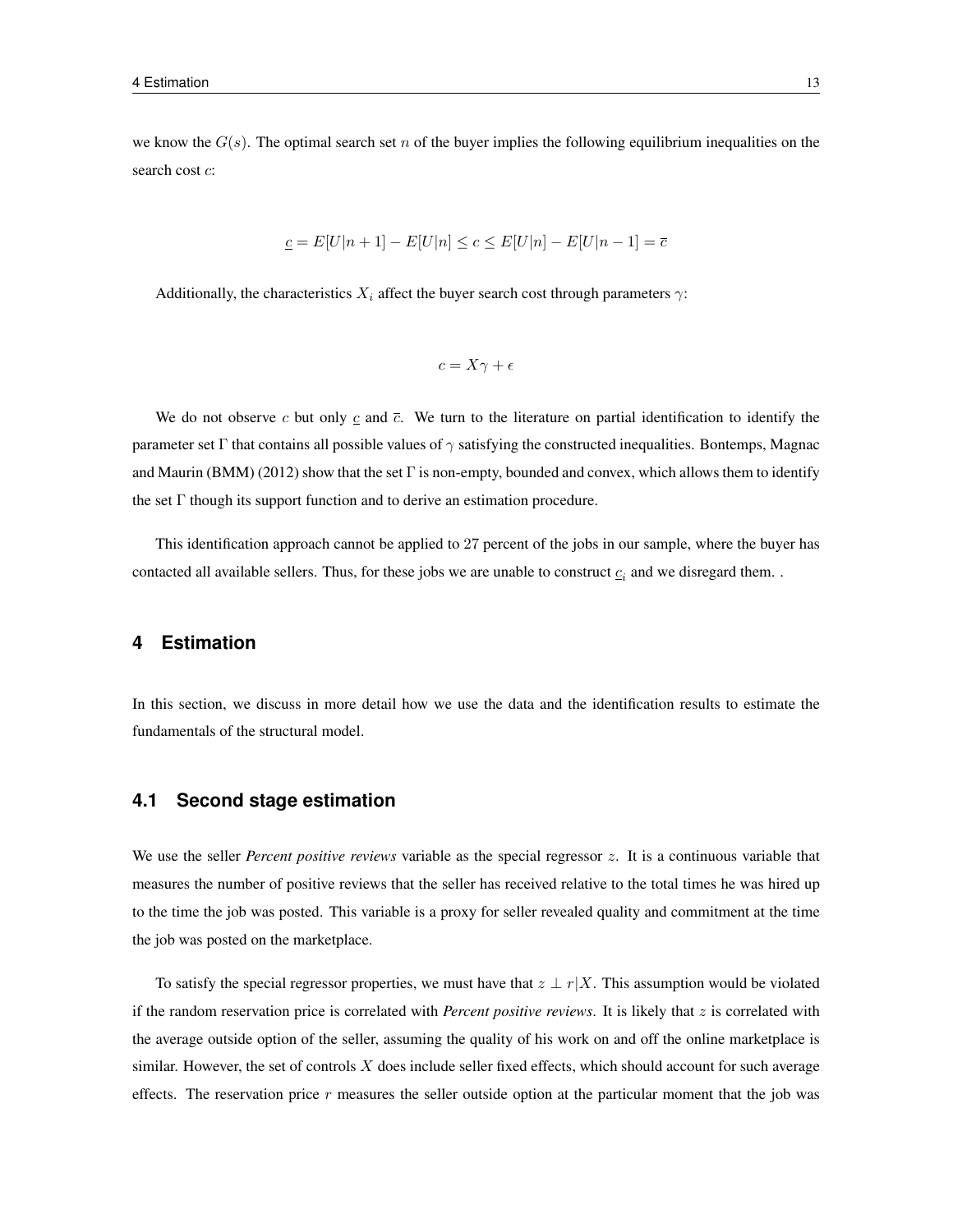posted and in comparison to that specific job, which is random and not observable to the buyer. The buyer's decision to post a job on the marketplace, and when to do that, may be guided by the general quality of sellers but not by an individual seller's outside demand relative to the buyer's job at a particular point in time.

To estimate  $\beta$  following the OLS equation derived in the **Identification** section, we would have to start by a non-parametric estimation of  $G_{W|X}$ . This can be especially challenging because of the large dimension of X and the relatively small sample size. Instead, we prefer a computationally simpler method proposed by Lewbel (2000). He proves that that  $E[w|X] = E[w^*|X]$  where

$$
w^* = \frac{y - I[z \ge 0]}{g_{Z|X}}
$$

Constructing  $w^*$  is a two-step procedure, where the first step requires the estimation of  $g_{Z|X}$ . To avoid the curse of dimensionality due to the large dimension of  $X$ , we employ a semi-parametric procedure that follows Dong and Lewbel (2012). Let  $z = X' \alpha + u$ . If  $u \perp X$ , then  $g_{Z|X} = g_U$ . Define  $w^{**}$  by

$$
w^{**} = \frac{y - I[z \ge 0]}{g_u}
$$

and correspondingly construct in the data

$$
\hat{w}_{ij}^{**} = \frac{y_{ij} - I[z_{ij} \ge 0]}{\hat{g}_U(u_{ij})}.
$$

The special regressor conditional independence assumption will be satisfied if  $u \perp w|X$ , and therefore if  $u \perp r|X$ . The advantages of this construction is that each u will be estimated as the residuals from an OLS regression of z on X, and  $g_U$  can be estimated by a kernel density estimator applied on the set of residuals.

On a final note regarding the construction of  $w^{**}$ ,  $g_U$  may have a large support and so it may be very close to zero for very high and very low values of  $u$ . As we are dividing by the probability density, the corresponding values of  $\hat{w}^{**}$  then may be extreme in magnitude. We therefore trim 5 percent of the data where  $\hat{w}^{**}$  is most extreme.

Convergence of the estimator of  $\hat{\beta}$  depends on the properties of the density  $g_U$  in the denominator. Parametric convergence rate can be obtained in the case that  $r$  and  $z$  have finite support, or the density of  $z$  (therefore of  $u$ ) has very thick tails, or when r satisfies a tail symmetry condition as defined by Magnac and Maurin (2007). See Lewbel (2012) for references on more detailed discussions on the general limiting distribution theory regarding estimators with an estimated density in the denominator.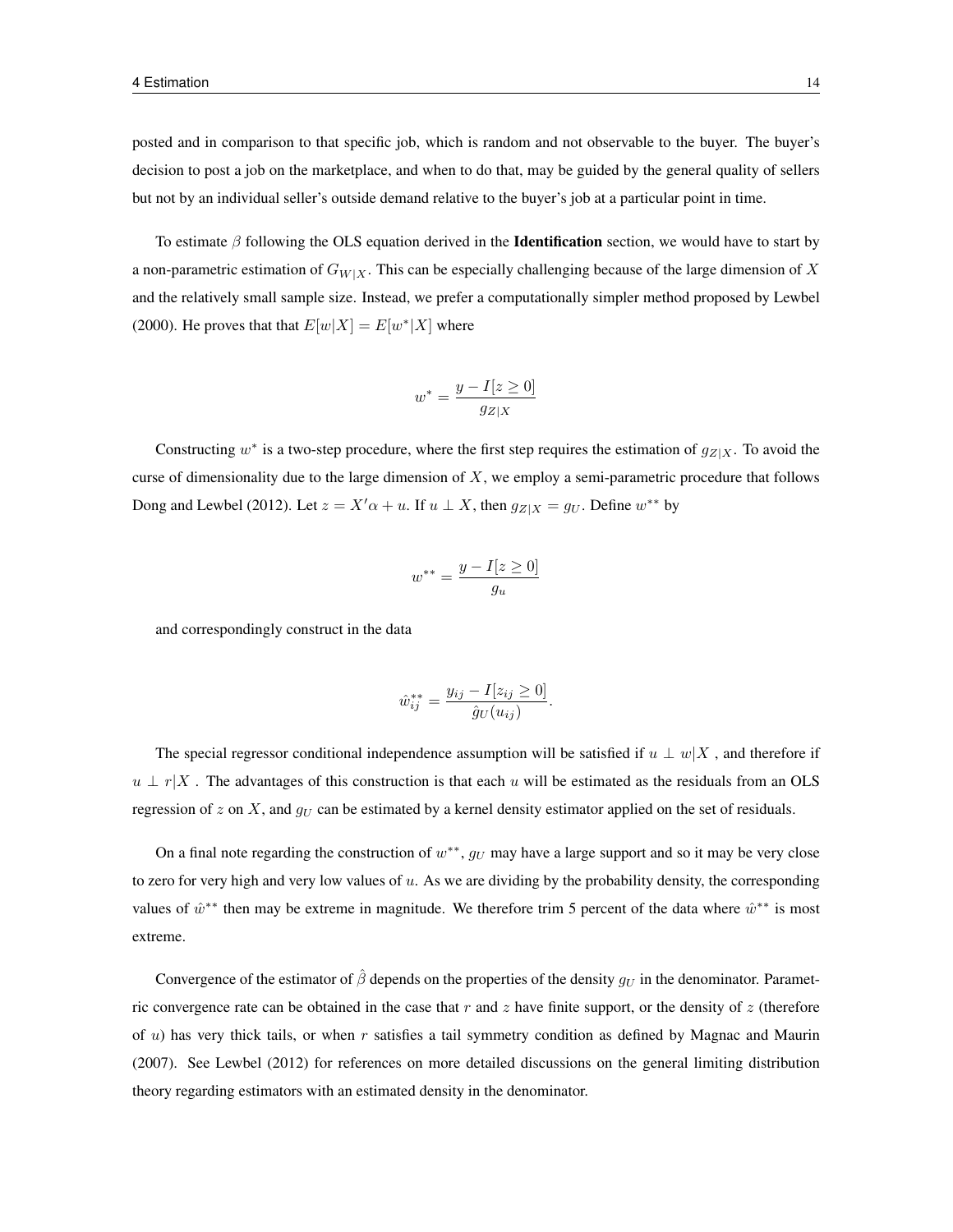Lastly, the estimation of the distribution of  $r$ ,  $G_R(r)$ , is performed in the following way. The variable  $\hat{f}_{ij} = z_{ij} + X'_{ij}\hat{\beta}$  can be constructed using our estimated  $\hat{\beta}$ . We perform a non-parametric regression (for example, Nadaraya-Watson local constant) of the sample equivalent of  $E[y|z_{ij}, X_{ij}]$  on  $\hat{f}_{ij}$  to estimate the function  $G_R$ :

$$
\hat{E}[y|z_{ij}, X_{ij}] = \hat{G}_R(\hat{f}_{ij})
$$

The limiting distribution of this function will be the same as if  $\hat{\beta}$  were replaced by the true  $\beta$  whenever the parameter vector converges to its limit at the parametric rate of convergence.

### **4.2 First stage estimation**

Once we have  $\hat{G}_R(r)$  and  $\hat{f}_{ij}$ , we can construct the CDF of the match surplus for any job-seller pair ij:

$$
\hat{G}_{ij}(s) = 1 - \hat{G}_R(\hat{f}_{ij} - s)
$$

This allows us to construct the difference in distribution of  $S<sup>2</sup>$  from an additional seller, where the sellers are added in order of decreasing  $\hat{f}_{ij}$ :

$$
\hat{D}_{n_i} = \hat{G}^{S^2:n_i}(s) - \hat{G}^{S^2:n_i-1}(s) = (\hat{G}_{i,n_i}(s) - 1) \Big( \sum_{j=1}^{n_i-1} [1 - \hat{G}_{ij}(s)] \prod_{k \neq j} \hat{G}_{ik}(s) \Big)
$$
  

$$
\hat{D}_{n_i+1} = \hat{G}^{S^2:n_i+1}(s) - \hat{G}^{S^2:n_i}(s) = (\hat{G}_{i,n_i+1}(s) - 1) \Big( \sum_{j=1}^{n_i} [1 - \hat{G}_{ij}(s)] \prod_{k \neq j} \hat{G}_{ik}(s) \Big)
$$

Hence, we can construct the upper and lower bound on the search cost as follows:

$$
\hat{c}_i = \hat{E}[U|n_i] - \hat{E}[U|n_i - 1] = \sum s \left(\frac{\Delta \hat{D}_{n_i}}{\Delta s}\right)
$$
  

$$
\hat{c}_i = \hat{E}[U|n_i + 1] - \hat{E}[U|n_i] = \sum s \left(\frac{\Delta \hat{D}_{n_i+1}}{\Delta s}\right)
$$

Finally, we have the bounds on the individual seller search costs  $c_i$ :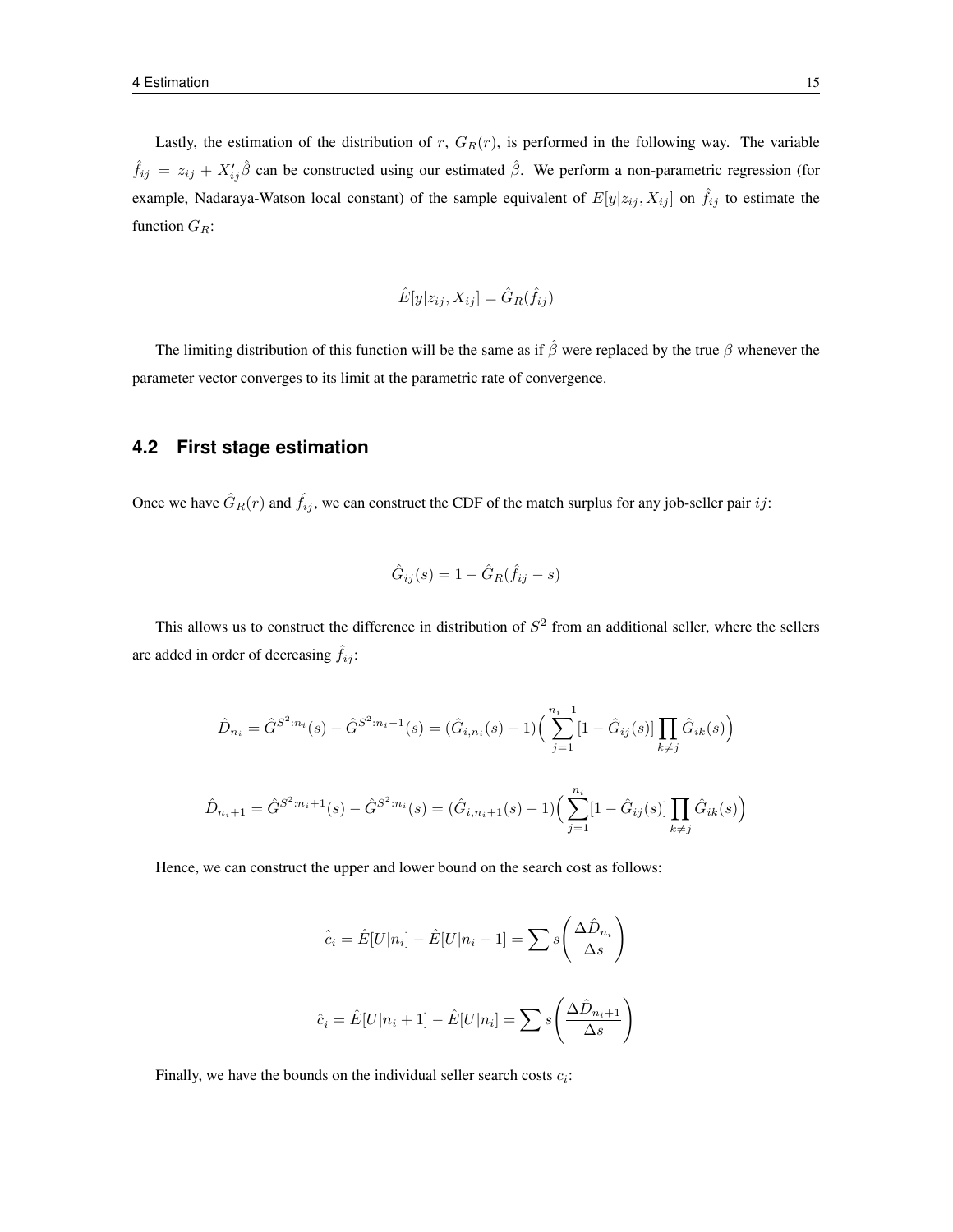Because the variables  $X_i$  are discrete, as it is in our application, we use a simplified version of the estimation procedure for Γ developed by BMM. This simplified procedure allows us to apply their result on the variables one by one, focusing only on the dimension of that variable. To estimate the  $\Gamma_k = [\gamma, \overline{\gamma}_k]$ , the set of parameters for the kth variable, we perform the following four steps. Firstly, we construct the vector  $q_k = (0, 0, ..., 0, 1, 0, ..., 0)$  where the k'th component of the vector is 1. Next, we construct the variable  $q_k^*$ defined as:

$$
q_k^* = X(X'X)^{-1}q_k
$$

The third step is constructing a modified cost:

$$
c_i^* = \underline{c}_i + I[q_{ik}^* \geq 0](\overline{c}_i - \underline{c}_i)
$$

The last step is a linear regression of the modified cost  $c_i^*$  on  $X_i$ , where the kth coefficient estimates  $\overline{\gamma}_k$ . To estimate  $\gamma_k$ , we perform the same steps but replacing 1 with  $-1$  in  $q_k$ . The negative of the kth coefficient is the estimate of  $\gamma_k$ .

BMM show that the their estimates converge at a parametric rate to a sum of a Gaussian process and a process they characterize and whose support comprises the points of non-differentiability of the support function of the identified parameter set. However, the bounds on the search cost in our application are estimates rather than the true bounds and this result may not hold.

## **5 Data**

.

In this section, we introduce the data set and provide some reduced form supporting evidence for the assumptions of our model.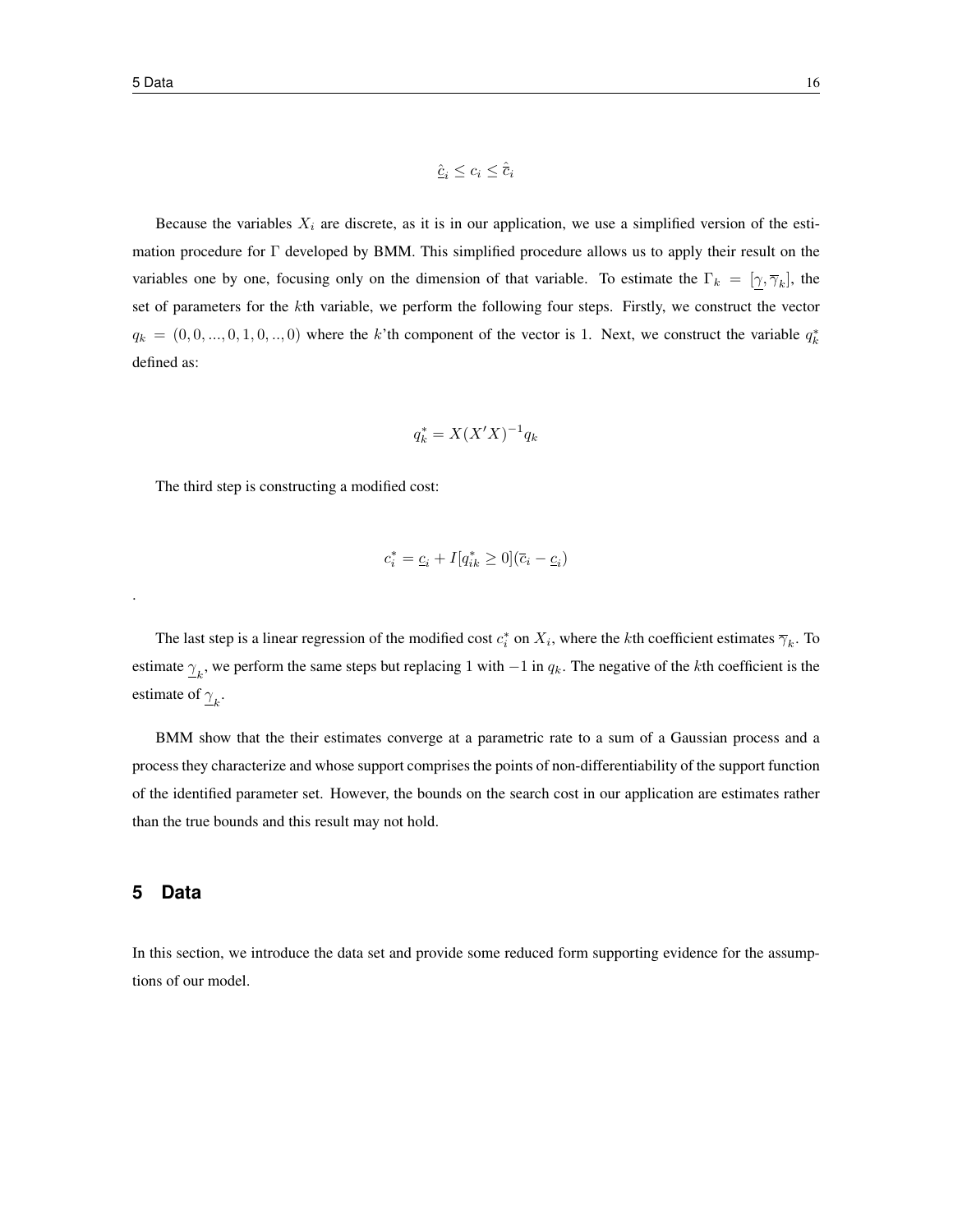## **5.1 Description**

We work with company data form the MaistorPlus online services marketplace, who are based in Bulgaria and started operating in 2012.<sup>11</sup> The marketplace connects clients to subscribing home service professionals, and is financed by professionals' 3-month subscription fees and by advertising.

The client signs up freely and posts a *job*: the project for which they want to hire a professional. At the level of the job, we observe the following characteristics  $X_i$  job category (one of 38 categories such as carpentry, roof repairs, construction, etc), expected start date (one of 8 options), and proposed budget (one of 14 options). According to our preliminary robustness checks, the available job-level covariates  $X_i$  are not able to control for important, unobserved job-level characteristics in the match output. For example, common costs and buyer outside options are not observable and cannot be identified otherwise.

We therefore limit our sample to jobs where the buyer has contacted at least two sellers because this allows us to include a job fixed effect in the estimation of the match output.<sup>12</sup> We work with a total of 1,417 jobs, the sellers were notified 126,950 times, and they indicated interest via a message 9,746 times. The clients contacted 4,585 professionals and hired someone in 539 cases. The summary statistics for the activity at the level of the individual job can be found in Table 1.

There are a total of 717 active professionals in our sample. At the level of the available professionals  $j$ , we observe the following variables  $X_i$  that describe the seller's profile: categories of activity, profile description, references from previous clients and pictures from past projects. Summary statistics are provided in Table 1. In the main estimations, these variables are absorbed by the seller fixed effects.

We define the job-seller interactions  $i j$  as observations where seller j has indicated availability for the job i . We observe the following two sets of variables at this level: the seller experience and variables related to the seller's message indicating availability. The seller experience variables are the seller tenure on the marketplace (in months) and the total times the seller was hired up to the month the job was posted. The seller's *Percent positive reviews*, the special regressor, is defined as number of positive reviews on all jobs for which the seller was hired. The message-related variables are message length (measured in characters) and the time of the message (measured in hours since the job was posted on the online marketplace). The summary statistics for

<sup>11</sup>http://maistorplus.com/

<sup>&</sup>lt;sup>12</sup>We consider potential selection issues stemming from this choice. We do not believe that the buyer's decision to contact more than two sellers is related to the individual sellers' outside options, hence the estimated reservation price should not suffer from selection bias. Selection on the buyer search cost is more likely: buyers with lower search costs contact more sellers. However, because sellers are differentiated in our model, there is no one-to-one correspondence between search costs and the number of contacted sellers as there is in models where the sellers are symmetric (see Hong and Shum (2006)). Thus, any selection effect is mitigated by our results indicating that the identity of the available sellers (the match output they generate) is very important for the buyer's search decision.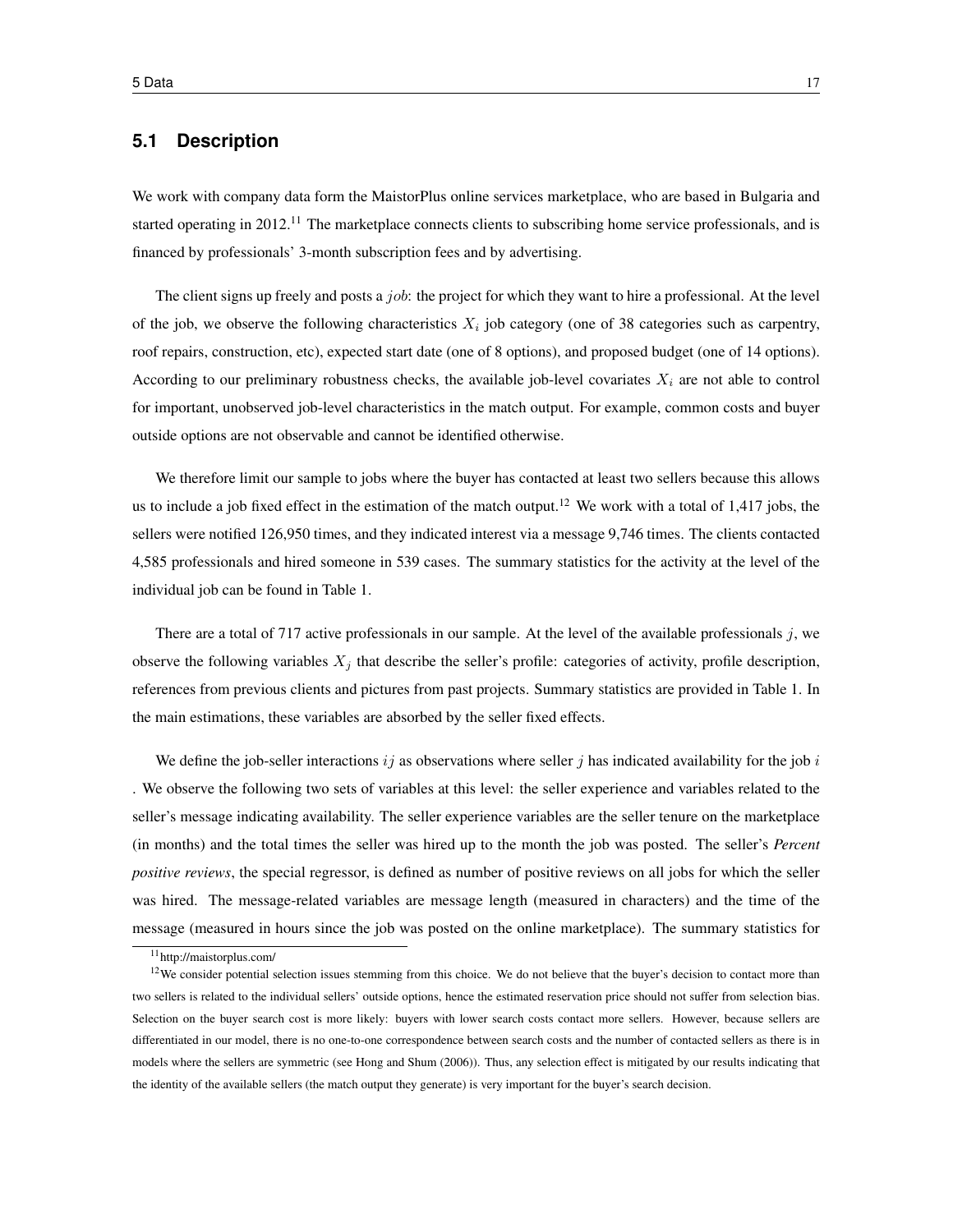these variables are presented in Table 1.

| Activity at the job level         |       |        |        |                  |              |
|-----------------------------------|-------|--------|--------|------------------|--------------|
| Sellers notified for the job      | 1,417 | 89.59  | 50.74  | $\overline{2}$   | 401          |
| Messages received for the job     | 1,417 | 6.87   | 5.69   | $\overline{2}$   | 61           |
| Contacts made for the job         | 1,417 | 3.24   | 1.66   | $\overline{2}$   | 10           |
| Probability of hiring             | 1,417 | 0.38   | 0.48   | $\overline{0}$   | $\mathbf{1}$ |
|                                   |       |        |        |                  |              |
| Seller profile characteristics    |       |        |        |                  |              |
| Active categories                 | 717   | 5.26   | 4.67   | $\Omega$         | 28           |
| References                        | 717   | 0.15   | 0.49   | $\theta$         | 3            |
| Profile description (chars.)      | 717   | 558.02 | 497.63 | $\boldsymbol{0}$ | 3,645        |
| Profile pictures                  | 717   | 11.56  | 26.35  | $\theta$         | 490          |
|                                   |       |        |        |                  |              |
| Variables at the job-seller level |       |        |        |                  |              |
| Seller experience                 |       |        |        |                  |              |
| Percent positive reviews          | 9,746 | 0.32   | 0.40   | $\theta$         | $\mathbf{1}$ |
| Marketplace tenure (months)       | 9,746 | 8.30   | 7.44   | $\theta$         | 36           |
| Total times hired                 | 9,746 | 3.72   | 7.21   | $\mathbf{0}$     | 46           |
| Message-related                   |       |        |        |                  |              |
| Message length (chars.)           | 9,746 | 250.85 | 308.17 | $\mathbf{0}$     | 6,153        |
| Time of message (hours)           | 9,746 | 3.77   | 14.19  | $\boldsymbol{0}$ | 433          |

Tab. 1: Summary statistics for the continuous variables

Cullen and Ferronato (2014) report similar results for TaskRabbit: 49 percent of tasks remain unmatched; of all posted tasks, 78 percent receive offers and that is an average of 2.8 offers per job; 63 percent of tasks are completed.

# **5.2 Reduced form evidence**

In this section, we present reduced form evidence which supports our modeling choices. More specifically, we show that sellers do have capacity constraints and they are viewed as differentiated by the buyers, which means that the matching framework is appropriate for modeling interactions on the marketplace; that there is uncertainty about seller willingness to undertake a project; and that buyers experience search costs. We discuss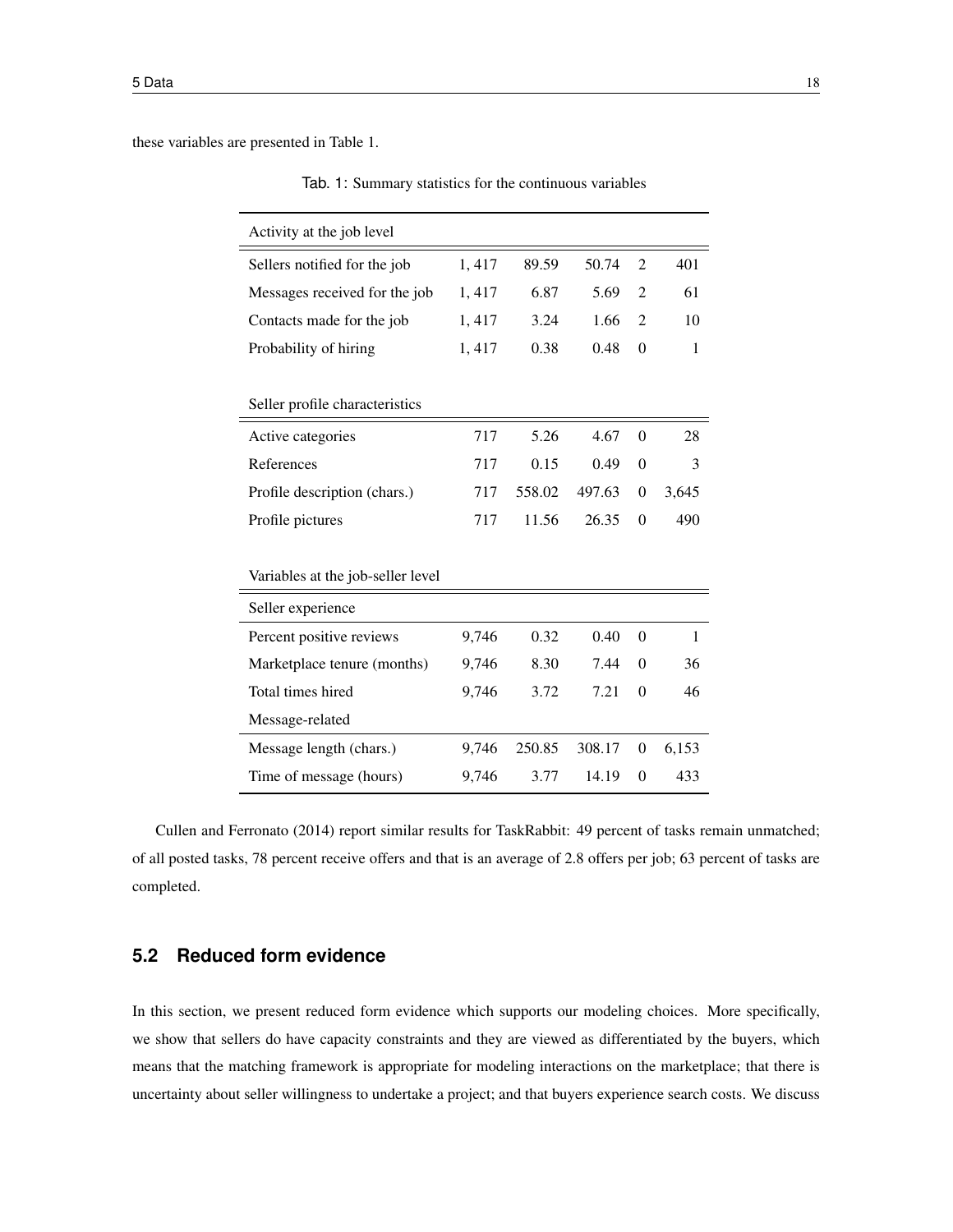these issues one by one.

#### **5.2.1 Capacity constraints**

We believe the seller's availability to provide the service is significantly constrained by the physical time needed to perform the service, which makes the matching framework - where agents are constrained in the number of interactions - suitable. Firstly, the data demonstrates that sellers are not always available and that their activity goes down in high demand periods. The job-level activity presented in Table 1 indicates that even if about 90 sellers receive the notification about any given job, only about 7 of them indicate that they are available by sending the client a message.<sup>13</sup>

At the level of the individual job, higher overall demand leads to fewer available professionals and a lower probability to hire someone. We define two outcome variables: the number of messages indicating interest *(Messages received)* and the hiring outcome ( $Pr(Hire) \in \{0, 1\}$ ) of a given job. We regress these on the *Demand activity* on the marketplace for that time period, measured as the number of jobs posted during the time period the job was posted. Demand fluctuations on the marketplace also indicate fluctuations outside of the marketplace, as the seasonality dynamics are exogenous and driven by the weather. We also control for the overall level of activity on the marketplace at that time: total number of messages (*Message activity*), contacts (*Contact activity*) and professionals that were hired(*Hired activity*) on the marketplace during that time. Of the marketplace activity variables, only the *Demand activity* can be considered as truly exogenous. We include the rest to control for omitted variable bias as they are correlated with *Demand activity*. The results are presented in Table 2 below.

High *Demand activity* lowers the *Messages received* and *Pr(Hired)* for the individual job, suggesting that the sellers are not available to accommodate demand as their capacity is fixed. For a 10% increase in *Demand activity* in that period, the number of messages received for any given job decreases by 4% and the probability of hiring decreases by 3%.

<sup>&</sup>lt;sup>13</sup>Potentially, there are two other reasons why sellers may be unwilling to send a message for each job posted in their categories of work. This may be a result of coordination, similar to a bidding ring. However, there are numerous sellers on the marketplace and they have limited contact opportunities, which significantly lowers their chances for coordination. In addition, sellers do not see the identities of other sellers who message the client, making monitoring difficult. A second reason may be that seller messaging costs may be significant. A fixed seller messaging cost does not contradict the set-up of our model, as now the cut-off for availability of the seller must be at least high enough to rationalize the cost of the message as well. Discussion with the marketplace owners suggests that sellers use similar message templates, which reduces this cost.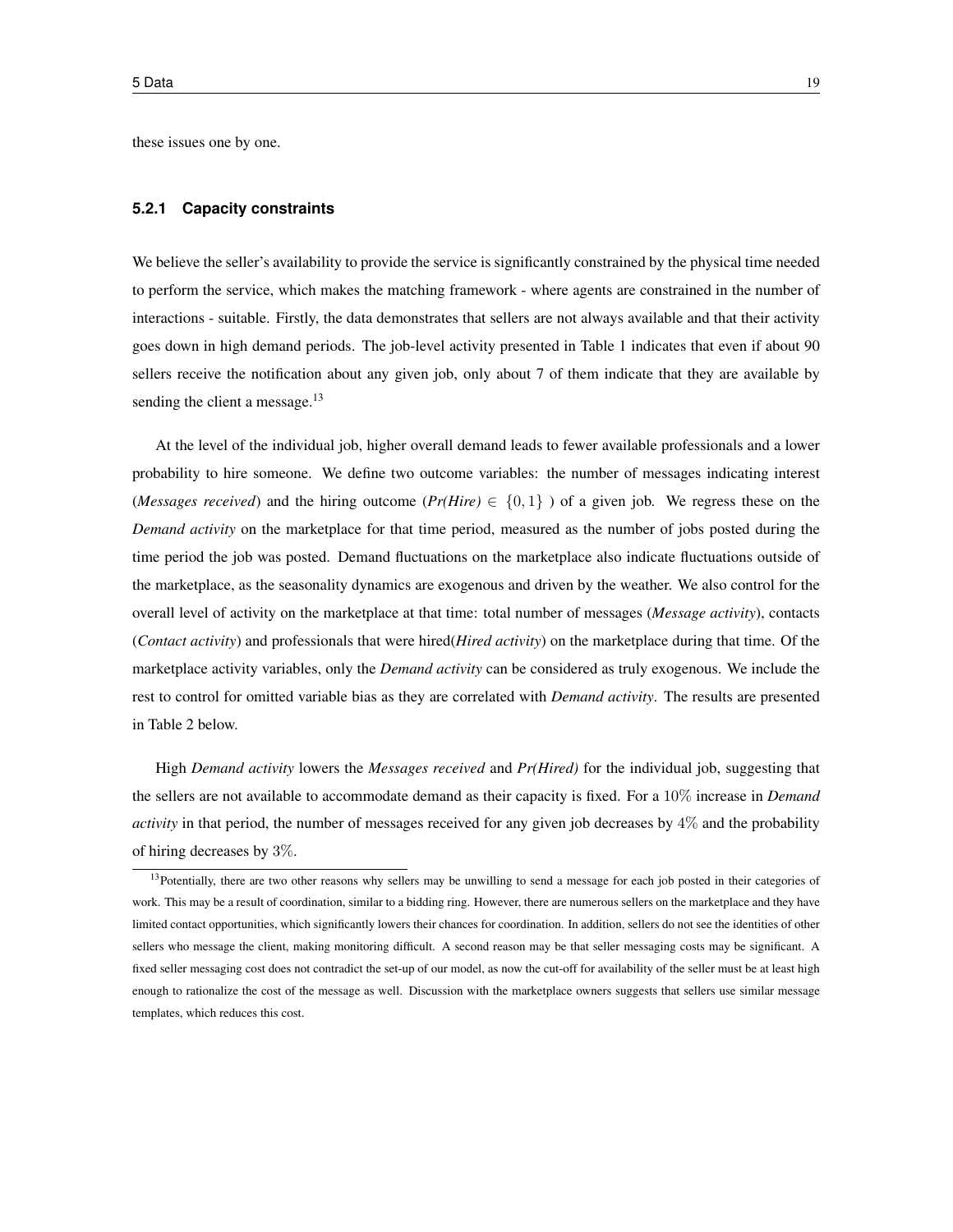|                      | Messages received | Pr(Hire)    |
|----------------------|-------------------|-------------|
|                      |                   |             |
| Marketplace activity |                   |             |
| Demand activity      | $-0.410***$       | $-0.310***$ |
|                      | (0.108)           | (0.119)     |
| Message activity     | $0.439***$        | 0.008       |
|                      | (0.076)           | (0.073)     |
| Contact activity     | $-0.163***$       | $-0.013$    |
|                      | (0.065)           | (0.075)     |
| Hired activity       | 0.030             | $0.298***$  |
|                      | (0.077)           | (0.098)     |
|                      |                   |             |
| $R^2$                | 0.69              | 0.38        |
| N.                   | 1,417             | 1,417       |

Tab. 2: Activity at the level of the individual job as affected by overall demand and marketplace activity.

Significant at:  $p < 0.1$ : \*;  $p < 0.05$ : \*\*;  $p < 0.01$ : \*\*\*. Robust standard errors. All continuous variables are transformed by taking their natural logarithm and their coefficients are interpreted as elasticities.

Other controls which are not presented here for brevity are job characteristics, fixed and job-level characteristics of the average available seller, and activity at the level of the job (sellers notified, messages, contacts). More detailed results are available upon request.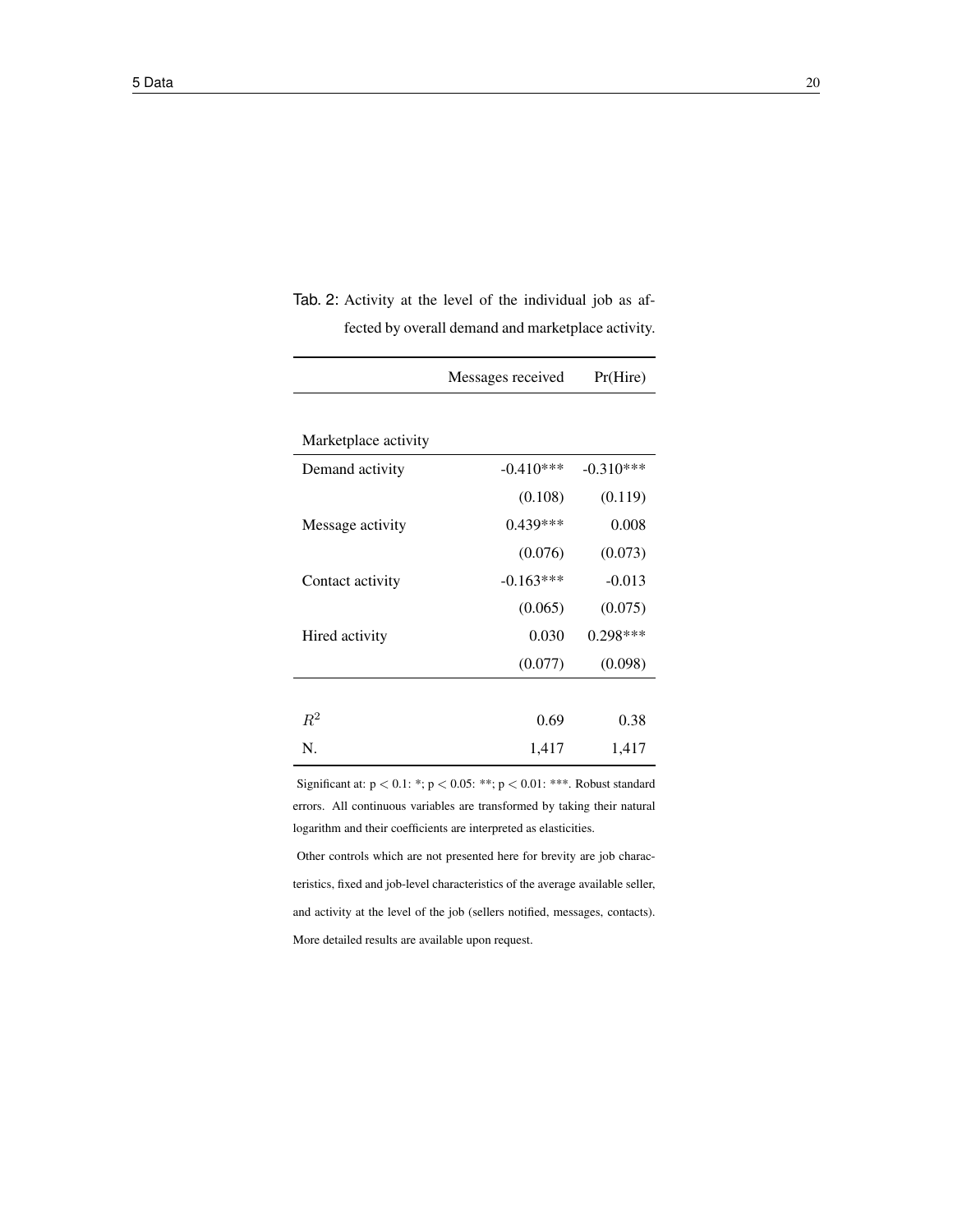#### **5.2.2 Differentiated players**

Matching markets are characterized by differentiation and competition among the players who are on the same side of the market. On the side of the sellers, this can be easily demonstrated by examining the likelihood that any available seller is contacted by the buyer. We show that  $Pr(Concat) \in \{0, 1\}$  depends both on that seller's characteristics and on those of his competitors. Again, we opt for a linear regression to ease the interpretation. The seller's competitors are those other sellers who have also indicated availability for the respective job. We have the following sets of seller characteristics: profile, experience, and message-related. *Profile* characteristics are fixed at the level of the professional i, while *experience* and *message* characteristics are measured at the jobseller interaction level  $ij$ .<sup>14</sup> In Table 3 we present the initial regression  $R1$  which includes seller and competitor profile characteristics.  $R2$  is the same regression with seller fixed effects, and  $R3$  has both seller and competitor fixed effects.

All else equal, R1 demonstrates that competitor characteristics are important factors in the client's decision to contact any professional. For example, increasing the number of active categories for the seller's competitors by 10 percent lowers their chance of being hired by 0.5 percent. Comparing  $R2$  to  $R3$ , we see that including competitor fixed effects does improve the explanatory power of the regression.

We are unable to perform a similar analysis to explicitly demonstrate project differentiation because there is considerable activity off the marketplace that we do not observe. Thus, we do not know what projects rival each other at the level of a given available seller, at any point in time. However, Table 2 demonstrates that projects are in competition with each other for the seller's time as higher demand leads to less activity at the individual job level.

#### **5.2.3 Unobserved seller outside options**

When sellers indicate availability, this does not imply that they have no outside options. In our set-up, the seller's outside option is modeled as a random reservation price that enters the match surplus. We believe the reservation price is not known ex-ante by the sellers, that it is an important component of the match surplus, and that it is a reservation price rather than any other form of cost. Our assumptions are supported by the following observations.

Firstly, Table 2 shows that the *Pr(Hire)* goes down in high demand periods, even after controlling for all buyer-seller interactions, project and seller characteristics. We believe this is strong evidence for the seller's

<sup>&</sup>lt;sup>14</sup>We also control for time fixed effects and jobs characteristics, and the more detailed results are available upon request. We were unable to include job fixed effects because of the small sample size.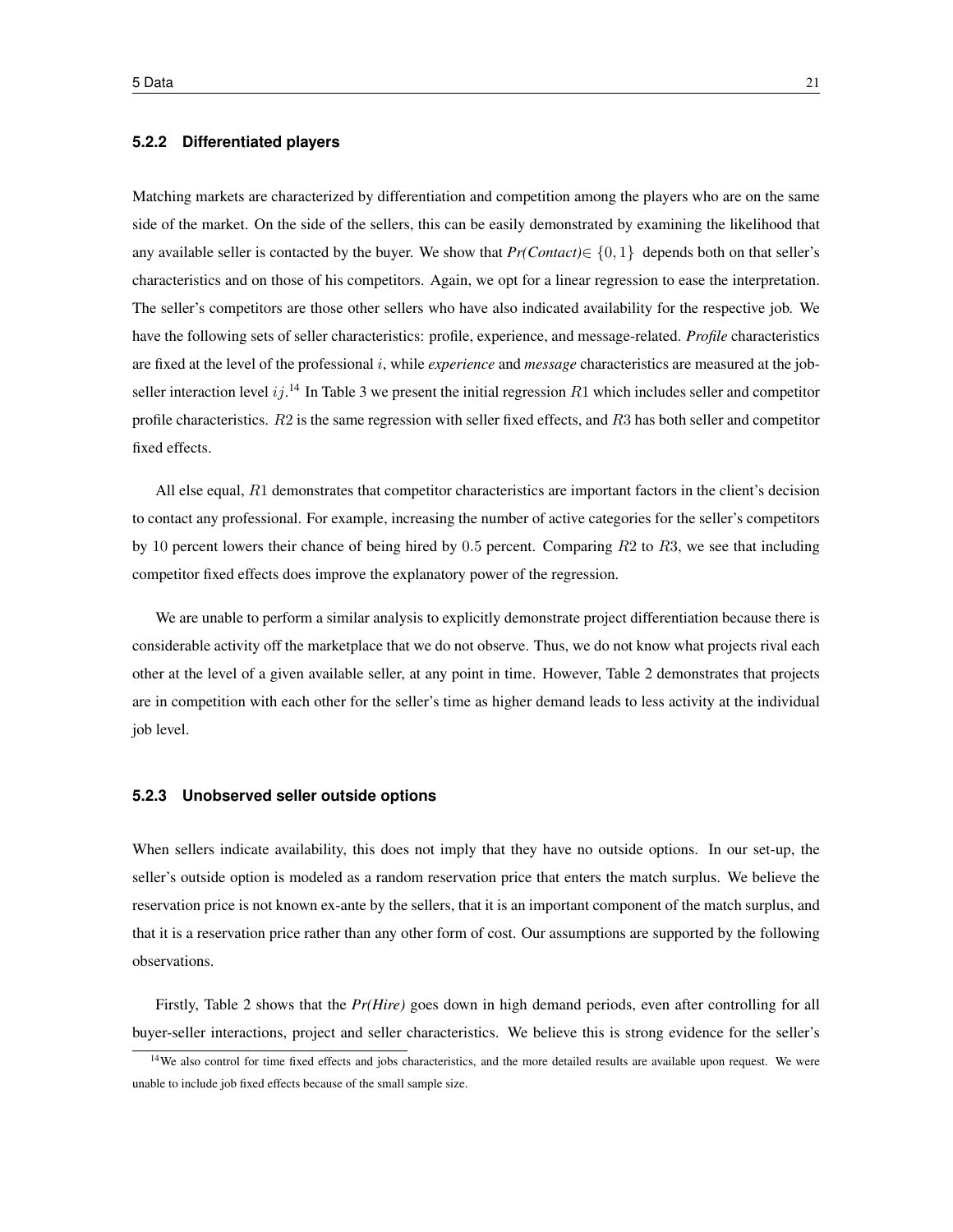Tab. 3: Seller probability of being contacted by the client:

*Pr(Contact)*.

|                                     | R <sub>1</sub> | R <sub>2</sub> | R <sub>2</sub> |
|-------------------------------------|----------------|----------------|----------------|
| Profile                             |                |                |                |
| Seller active categories            | $-0.008$       |                |                |
|                                     | (0.009)        |                |                |
| Competitor active categories        | $-0.048**$     | $-0.039*$      |                |
|                                     | (0.020)        | (0.022)        |                |
| Seller references                   | 0.016          |                |                |
|                                     | (0.013)        |                |                |
| Competitor references               | $-0.057**$     | $-0.046*$      |                |
|                                     | (0.025)        | (0.026)        |                |
| Seller profile descr. length        | 0.003          |                |                |
|                                     | (0.002)        |                |                |
| Competitor profile descr. length    | $-0.033***$    | $-0.032***$    |                |
|                                     | (0.006)        | (0.007)        |                |
| Seller profile pictures             | 0.004          |                |                |
|                                     | (0.004)        |                |                |
| Competitor profile pictures         | $-0.024***$    | $-0.021**$     |                |
|                                     | (0.008)        | (0.008)        |                |
| <b>Experience</b>                   |                |                |                |
| Seller percent positive reviews     | $0.097***$     | $0.124***$     | $0.125***$     |
|                                     | (0.023)        | (0.035)        | (0.036)        |
| Competitor percent positive reviews | 0.061          | $0.073*$       | $0.101*$       |
|                                     | (0.042)        | (0.044)        | (0.060)        |
| Seller marketplace tenure           | 0.009          | $-0.006$       | $-0.014$       |
|                                     | (0.007)        | (0.019)        | (0.020)        |
| Competitor marketplace tenure       | 0.008          | 0.003          | $-0.101***$    |
|                                     | (0.015)        | (0.016)        | (0.026)        |
| Seller total times hired            | $0.031***$     | 0.005          | 0.010          |
|                                     | (0.007)        | (0.014)        | (0.015)        |
| Competitor total times hired        | $-0.030**$     | $-0.039***$    | 0.006          |
|                                     | (0.012)        | (0.013)        | (0.016)        |
| <b>Message</b>                      |                |                |                |
| Seller message length               | $0.015***$     | $0.017***$     | $0.018***$     |
|                                     | (0.004)        | (0.005)        | (0.005)        |
| Competitor message length           | $-0.039***$    | $-0.040***$    | $-0.030***$    |
|                                     | (0.006)        | (0.006)        | (0.007)        |
| Seller time of offer                | $-0.088***$    | $-0.084***$    | $-0.097***$    |
|                                     | (0.005)        | (0.006)        | (0.008)        |
| Competitor time of offer            | $0.107***$     | $0.100***$     | $0.038*$       |
|                                     | (0.015)        | (0.015)        | (0.022)        |
| Date FE                             | No             | Yes            | Yes            |
| Seller FE                           | No             | Yes            | Yes            |
| Competitor FE                       | No             | No             | Yes            |
|                                     |                |                |                |
| $R^2$                               | 0.29           | 0.36           | 0.43           |
| N                                   | 9,745          | 9,745          | 9,745          |

Significant at: p < 0.1: \*; p < 0.05: \*\*; p < 0.01: \*\*\*. Robust standard errors. All continuous variables are transformed by taking their natural logarithm and their coefficients are interpreted as elasticities.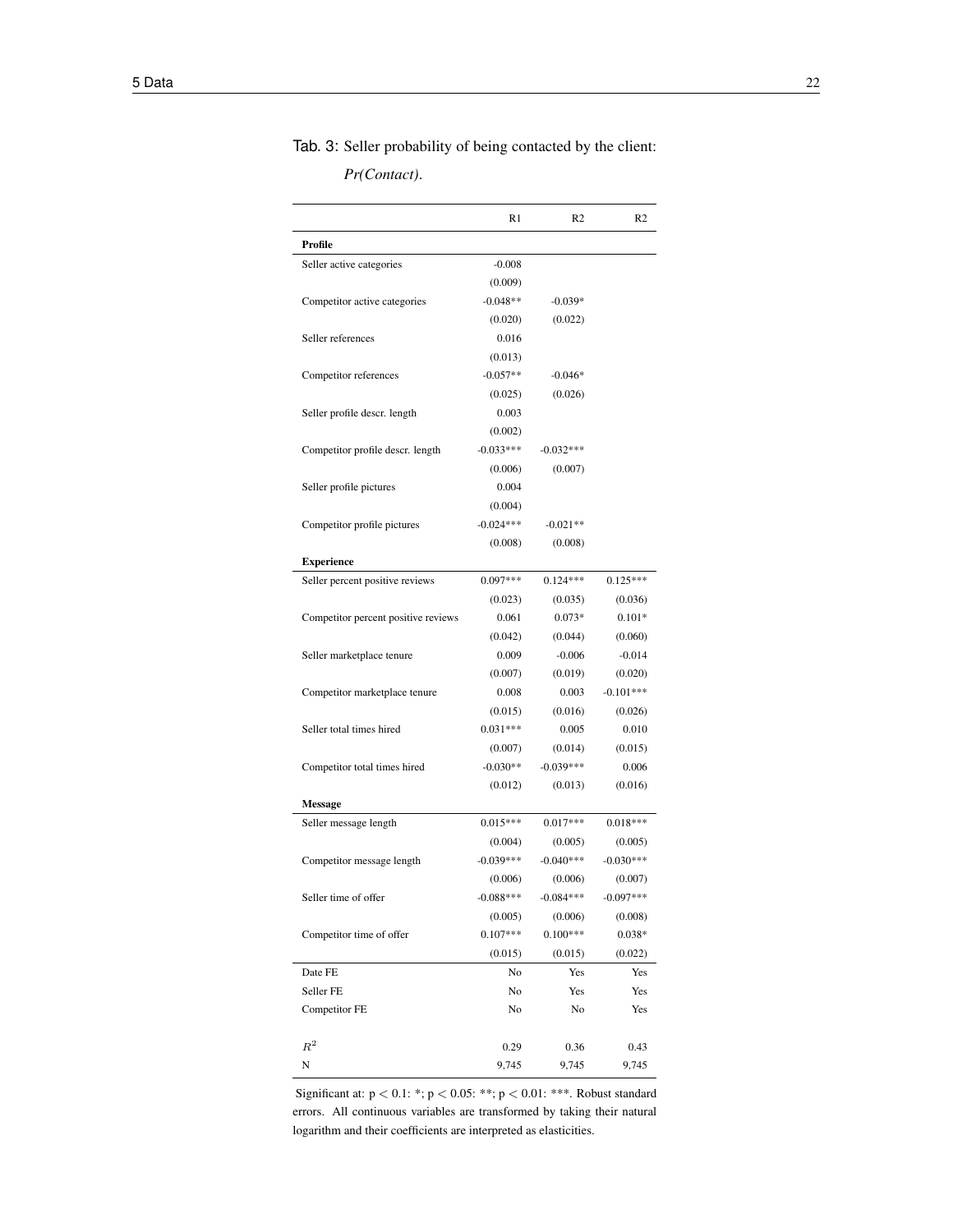reservation prices being higher in high demand periods due to more outside options. It is unlikely that this effect is due to fluctuating physical time or material costs needed to perform the job. If anything, sellers would try to be more efficient, rather than less efficient, in high demand periods so that they can take on a higher number of projects.

Secondly, the sellers themselves are uncertain about the attractiveness of any given job as inspection of the messages they send demonstrates that they insist on visiting or a more detailed discussion before making an offer or committing in any way. If the sellers did observe their outside option, the messaging stage would be *de facto* the matching stage and we would see the buyer contacting only the "winning" seller. Table 1 demonstrates that this is not the case on average as sellers contact more than one buyer, and we believe this is because there is uncertainty about that buyer's outside options.

Lastly, the outside option is an important component of the match surplus. Were that not the case, we would see the buyer always hiring the most *ex-ante* attractive seller, where sellers are ranked based on their observable characteristics. We use the regression  $R3$  from Table 3 to predict the ex-ante ranking of each seller, with 1 being the highest rank. Using the predicted rankings, Table 4 shows on average the rank of the hired seller, and the highest and lowest ranked sellers that were contacted. While on average the most attractive seller is contacted by the buyer (rank 1.12), usually a lower ranked seller is hired (rank 2.35).

|                                 | Obs. |      | Mean St. dev. Min |          | Max |
|---------------------------------|------|------|-------------------|----------|-----|
| Rank of hired seller            | 539  | 2.35 | 2.41              | $\sim$ 1 | 23  |
| Highest rank contacted 539 1.12 |      |      | 0.90              | $\sim$ 1 |     |
| Lowest rank contacted           | 539  | 4.63 | 3.71              |          | 32. |

Tab. 4: Seller ranks: hired, maximum and minimum contacted for

jobs where at least two sellers are contacted

#### **5.2.4 Costly, directed search**

We argue that the buyer does experience non-trivial search costs associated with contacting the sellers, because this usually involves lenghty discussions over the phone and finding time to arrange a visit. If search were costless, we would see the buyer contacting all available sellers so that there is tougher competition in the matching stage. Table 1 demonstrates this not the case: on average, the buyers contacts half of the available sellers. Furthermore, the buyer sees the sellers as differentiated, which directs his search. Table 3 shows that seller characteristics are important: they create an order of attractiveness among the sellers and direct the buyer's search process.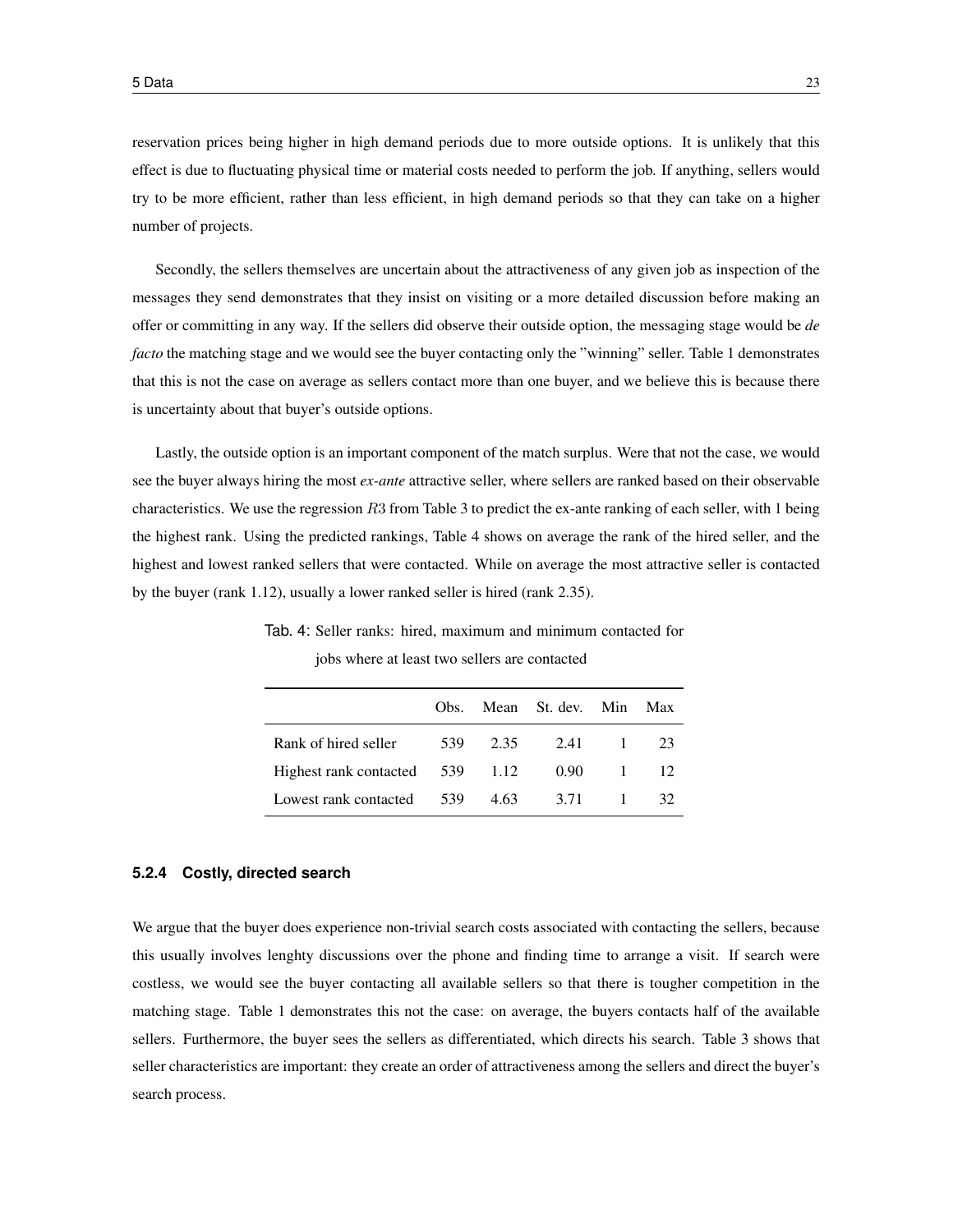## **6 Results**

In this section, we present our estimations of the model primitives: the coefficients  $\beta$ , the distribution  $G_R(r)$ and the coefficient sets Γ.

## **6.1 Second stage estimations**

We observe 4,585 interactions where the buyer has contacted the seller. To apply our estimation technique, we construct a sample of outcomes  $y$  as defined in the **Identification** section. This brings us down to 3,395 observations, losing about 25 percent of the data. Our next step is to demonstrate that there exists a monotonic relationship between the outcome variable y and the candidate for a special regressor z, the *Percent positive reviews*. Because both are correlated with covariates X, excluding X from the analysis could lead to a biased relationship so we take a partial regression approach. We perform two separate regressions of y and z on X and then take the residuals. Let's call these  $r_y$  and  $r_z$  respectively. Then, we non-parametrically regress  $r_y$  on  $r_z$ using an Epanechnikov kernel of second degree and an optimal (rule-of-thumb) bandwidth calculated by Stata. As you can see from Figure 1, there is a positive and relatively monotonic relationship between the residuals  $r_y$ and  $r<sub>z</sub>$ , which indicates that the *Percent positive reviews* is suitable for the special regressor method.

The next step is the semi-parametric estimation of the equation  $z = X'\gamma + u$ . We perform an OLS regression of z on X, and take the residuals  $\hat{u}$ . Then, we estimate  $\hat{f}_U$  non-parametrically with an Epanechnikov kernel and an optimal bandwidth. Figure 2 displays the resulting density, which is fairly symmetric.

After constructing  $\hat{w}^{**}$ , we trim 5 percent of observations to avoid extreme values due to dividing by densities very close to zero. The resulting sample has a total of 3,230 observations. We perform a simple linear regression of  $\hat{w}^{**}$  on X to get the coefficients  $\hat{\beta}$ . The results can be found in Table 5 below.

These coefficients represent the effects of the covariates on the match output. Due to our scaling assumption which states that  $z$  should have coefficient 1, all other coefficients are scaled by its marginal effect on the match output. Our results indicate that both the marketplace tenure and the total times a professional is hired have a negative effect on the output. This is surprising because professionals who these variables measure experience and commitment, but possibly there are reputation building (and using up) effects that we do not model. The coefficient on the message length is positive and significant, indicating that sellers willing to write longer messages are more suitable or more trustworthy. Lastly, the time of the message does not appear to matter for the match output. All other variables are absorbed by the date, seller and job fixed effects.

The last step in the estimation of the first stage is deriving  $\hat{G}_R(r)$ . We start by constructing  $\hat{f} = z + X'\hat{\beta}$ .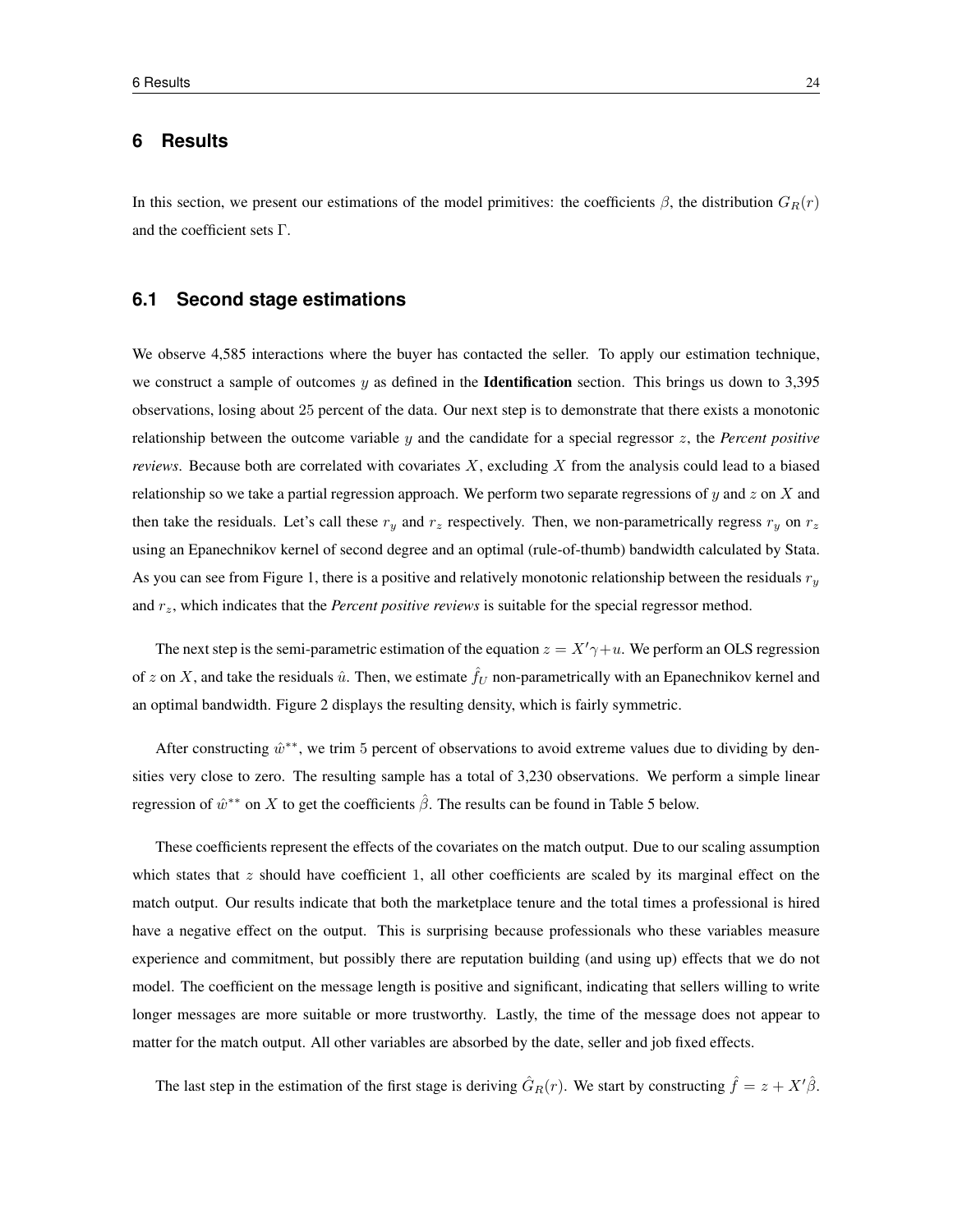

Fig. 1: Non-parametric regression of  $r_y$  on  $r_z$ .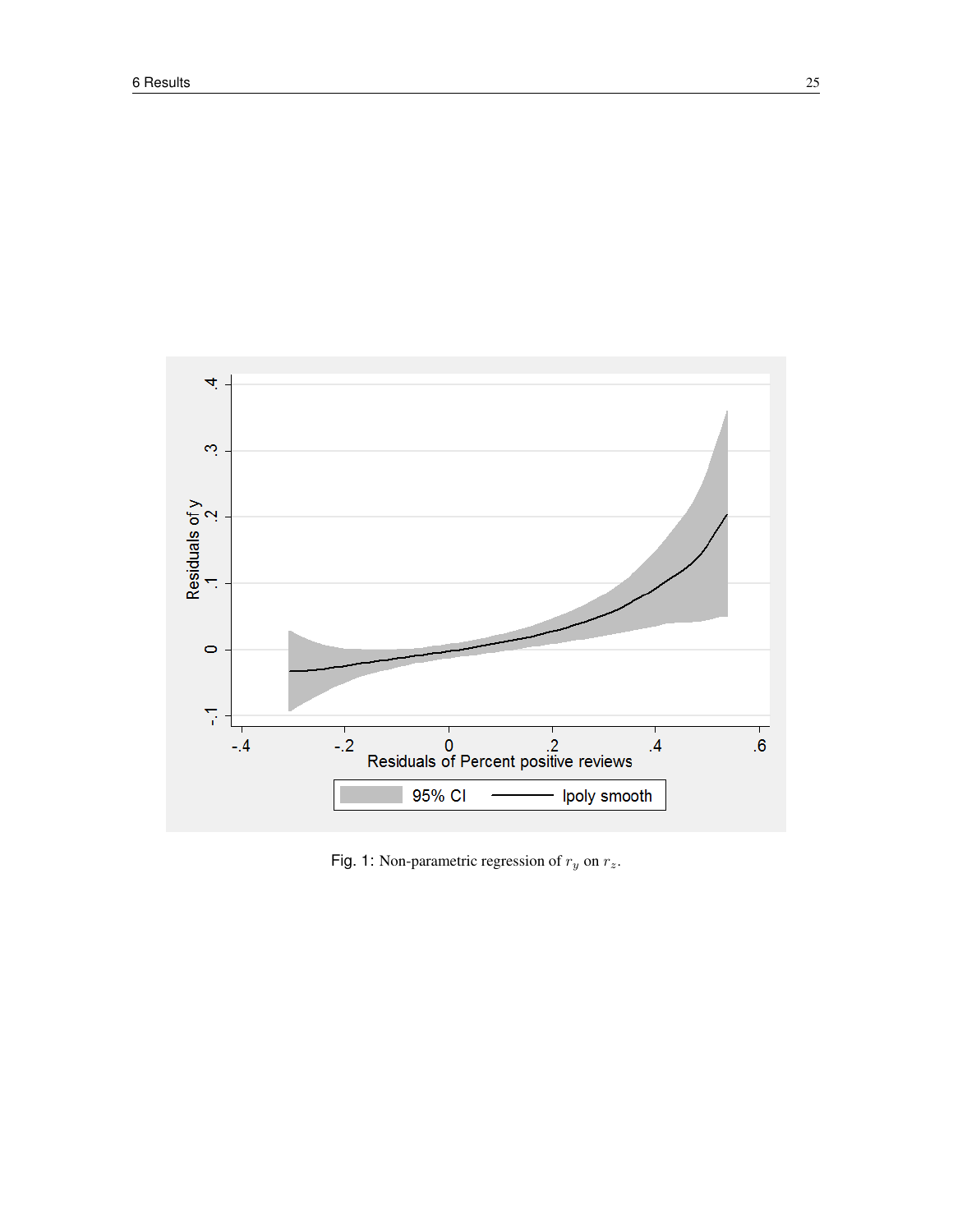

Fig. 2: Non-parametric estimation of  $\hat{f}_U$  .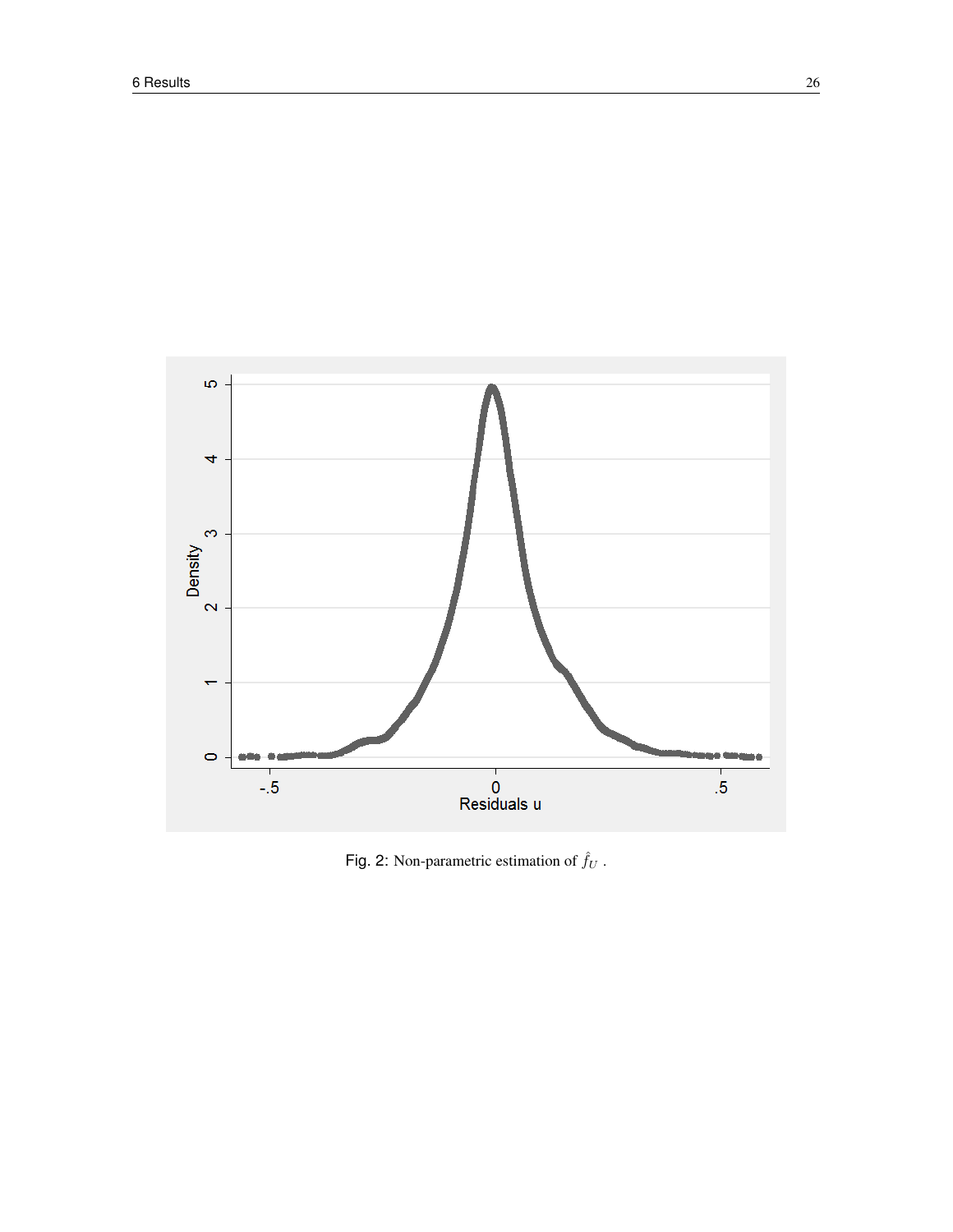Tab. 5: OLS regression of  $\hat{w}^{**}$  on the covariates X.

| Dependent variable | $\hat{w}^{**}$          |
|--------------------|-------------------------|
| Regressors         | Coefficient (St. error) |
| Marketplace tenure | $-0.142***$             |
| Total times hired  | (0.030)<br>$-0.126***$  |
|                    | (0.018)                 |
| Message length     | $0.038***$<br>(0.010)   |
| Time of message    | $-0.0167$<br>(0.011)    |
| Constant           | 0.0470                  |
|                    | (0.394)                 |
| Date FE            | Yes                     |
| Seller FE          | Yes                     |
| Job FE             | Yes                     |
| $R^2$              | 0.83                    |
| N                  | 3,230                   |

Significant at: p < 0.1: \*; p < 0.05: \*\*; p < 0.01: \*\*\*. Robust standard errors. All continuous variables are transformed by taking their natural logarithm and their coefficients are interpreted as elasticities.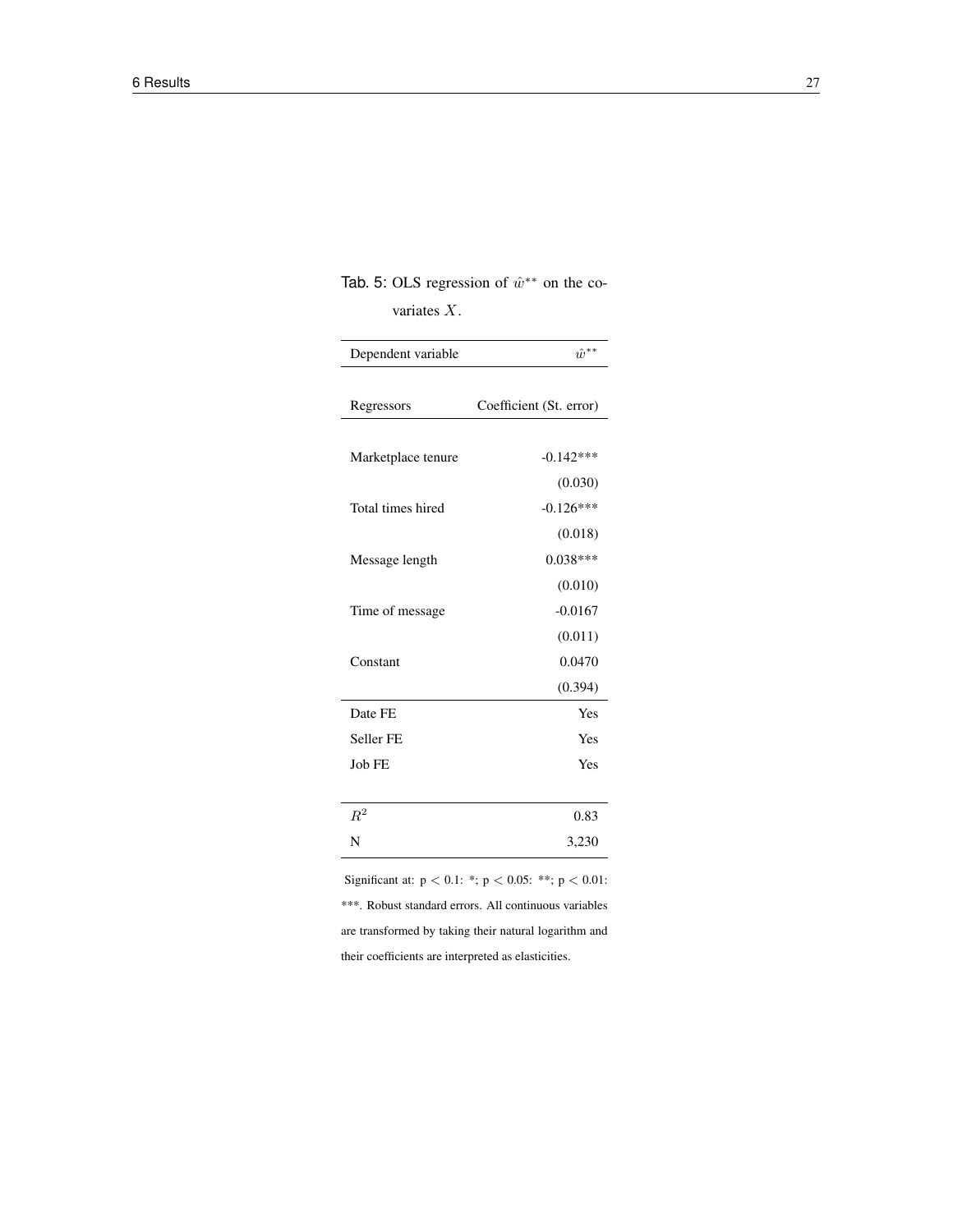

Fig. 3: Non-parametric estimation of the cumulative distribution of the reservation price  $G_R(r)$ .

We get  $\hat{E}[y|\hat{f}]$  as the fitted values of a non-parametric regression of y on  $\hat{f}$ . By our identification argument,  $\hat{E}[y|\hat{f}] = \hat{G}_R(\hat{f})$ . The resulting cumulative distribution can be found in Figure 3.

We see from this graph that the reservation price may take negative values, which corresponds to cases where the seller is urgently in need of working on a project. However, the cumulative distribution has value 0.2 at zero, which means that on average the reservation price is positive as we would expect. The range of  $\hat{f}$ , which corresponds to the values on the x-axis, appears to contain the range of  $r$  and is sufficient to identify the distribution  $G_R(r)$ . Our estimates suggest that the reservation price has finite support, therefore the estimated parameters and distribution converge to the true values at parametric rates.

## **6.2 First stage estimation**

We have 81 dummy variables which determine the search cost of the seller,  $X_i$ , and they indicate the job's category, expected start, proposed budget, and the date when the job was posted. Our first step is to construct the job-specific search cost bounds  $\hat{c}_i$  and  $\hat{\vec{c}}_i$ . This identification approach cannot be applied to 382 of the 1,417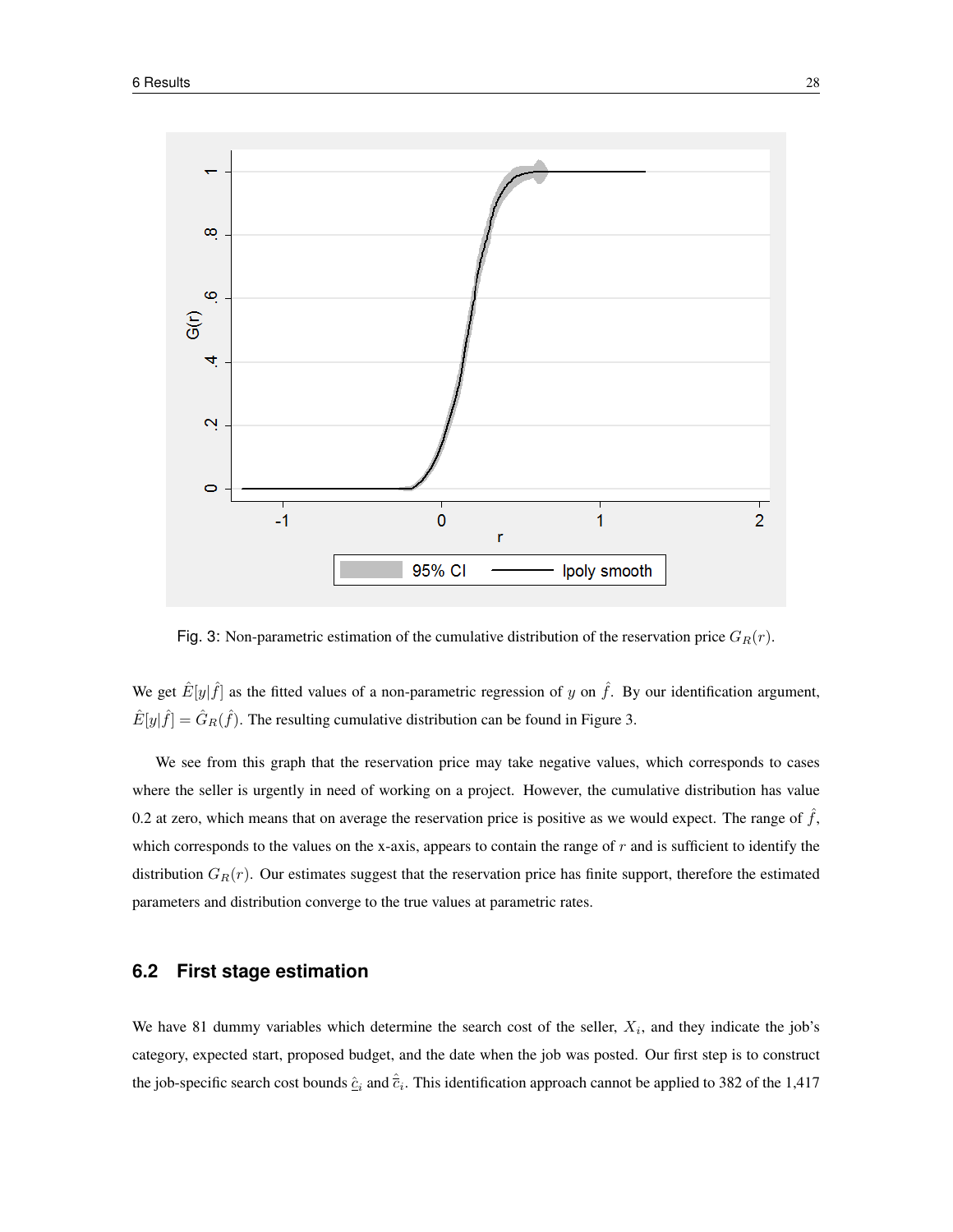jobs in our sample, where the buyer has contacted all available sellers. Thus, for these jobs we are unable to construct  $c_i$ , and we work with the remaining 1,036 jobs. To estimate the identified coefficients set  $\Gamma_k$  of the kth variable, we follow the method proposed by BMM that we describe in the Estimation section.

In Table 6, we present the estimated parameter sets  $\hat{\Gamma}_k$  for the indicators of the job category.<sup>15</sup> The reference category - the omitted category against which these effects are measured - is *Architecture and design*. Some of the estimated coefficient sets contain zero, for example those of *Control and access*, *Furniture*, and *Landscaping*. For these parameters, we can not reject the hypothesis that the true coefficient is zero. Some of the sets are quite narrow (*Energy efficiency*) compared to others (*Doors and barriers*).

## **7 Conclusion**

Online marketplaces where the agents are differentiated and capacity constrained, be it accommodation, hope repairs, or dating, are more popular than ever, and with that there is more data available which opens up many interesting research questions. In this paper, our goal is to model how a service seller-buyer match is formed when the marketplace is not centralized and the sellers have unobserved outside options. We are motivated to understand this interaction because such a model bring us closer to how agents make decisions in the real world, where imperfect and costly information is the norm. For this, we construct, show identification for, and estimate a structural model of search and matching using data from the online home services marketplace MaistorPlus. The model has the following primitives of interest: the the distribution of the seller reservation price and parameters of the match output and search cost.

<sup>&</sup>lt;sup>15</sup>The estimated parameters for the other indicator variables are available upon request.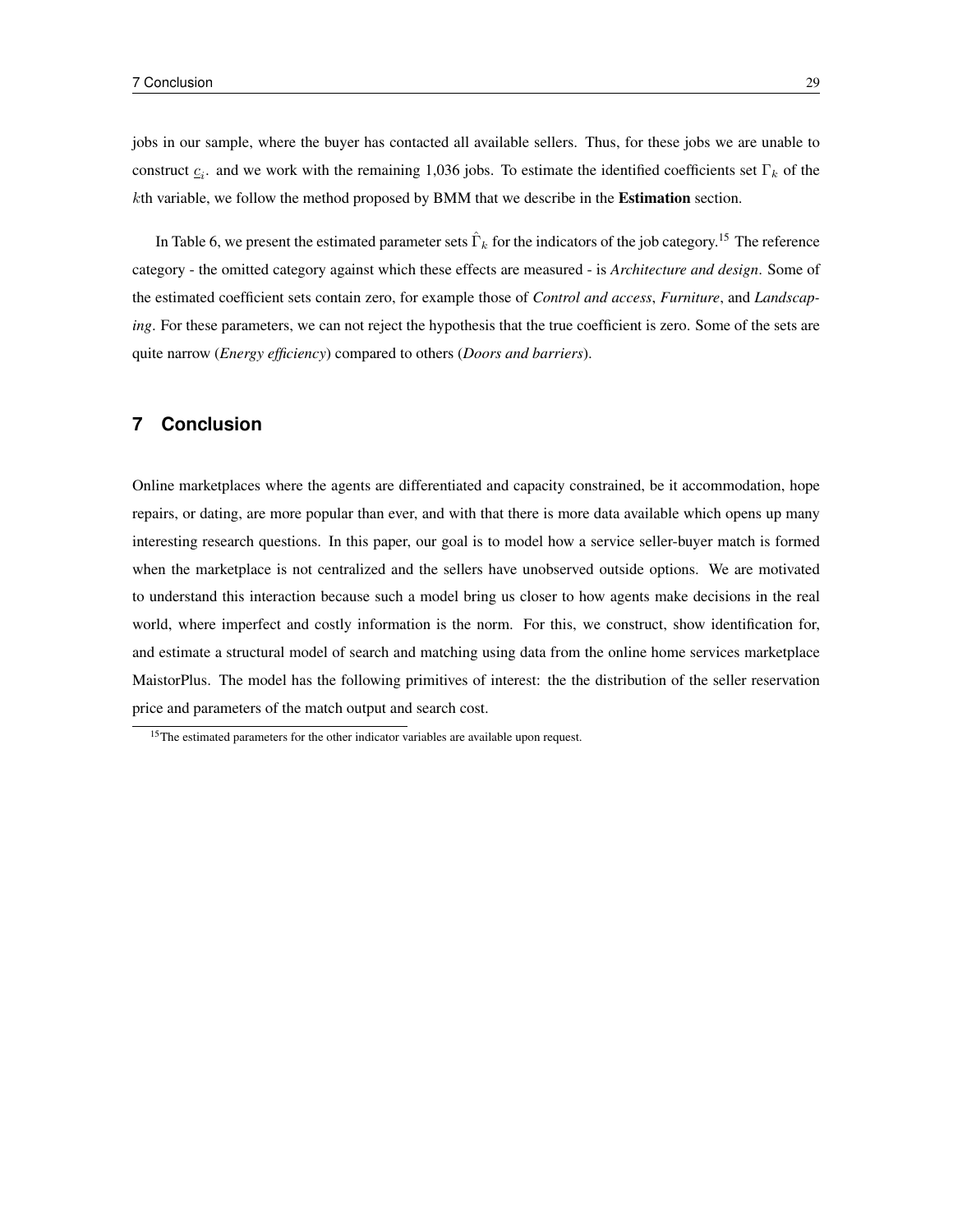# Tab. 6: Estimated boundaries for the job category

coefficient sets  $\Gamma_k.$ 

| Job category                        | $\hat{\overline{\gamma}}_k$ | $\frac{\hat{\gamma}}{2k}$ |
|-------------------------------------|-----------------------------|---------------------------|
| Architecture and design             |                             |                           |
| Bathroom repair                     | 0.031                       | 0.019                     |
| Building restoration and insulation | 0.022                       | 0.006                     |
| Car repairs                         | 0.039                       | 0.023                     |
| Carpentry                           | 0.026                       | 0.011                     |
| Chimney and fireplace repairs       | 0.019                       | $-0.009$                  |
| Cleaning services                   | 0.019                       | 0.010                     |
| Construction                        | 0.027                       | 0.018                     |
| Control and access                  | 0.074                       | $-0.032$                  |
| Demolish, clean and transport       | 0.023                       | 0.016                     |
| Doors and barriers                  | 0.042                       | 0.006                     |
| Dry construction                    | 0.028                       | 0.013                     |
| Electrical repairs                  | 0.030                       | 0.009                     |
| Energy efficiency                   | 0.034                       | 0.026                     |
| Equipment repair                    | 0.030                       | $-0.001$                  |
| Floors: parquet and tiles           | 0.031                       | 0.007                     |
| Furniture                           | 0.030                       | $-0.008$                  |
| Heating and conditioning            | 0.019                       | 0.018                     |
| Kitchen repair                      | 0.029                       | 0.009                     |
| Landscaping                         | 0.059                       | $-0.003$                  |
| Masonry                             | 0.052                       | $-0.051$                  |
| Metalworking                        | 0.053                       | $-0.046$                  |
| Painting and decoration             | 0.023                       | 0.013                     |
| Railings                            | 0.009                       | 0.008                     |
| Road construction                   | 0.045                       | 0.001                     |
| Roof repairs                        | 0.024                       | 0.021                     |
| Sewage and sanitation               | 0.010                       | $-0.002$                  |
| Smithery services                   | 0.017                       | $-0.008$                  |
| Surveying services                  | 0.013                       | 0.002                     |
| Textile and upholstery              | 0.052                       | $-0.047$                  |
| Welding                             | 0.039                       | $-0.030$                  |
| Window pane and glass repair        | 0.003                       | 0.002                     |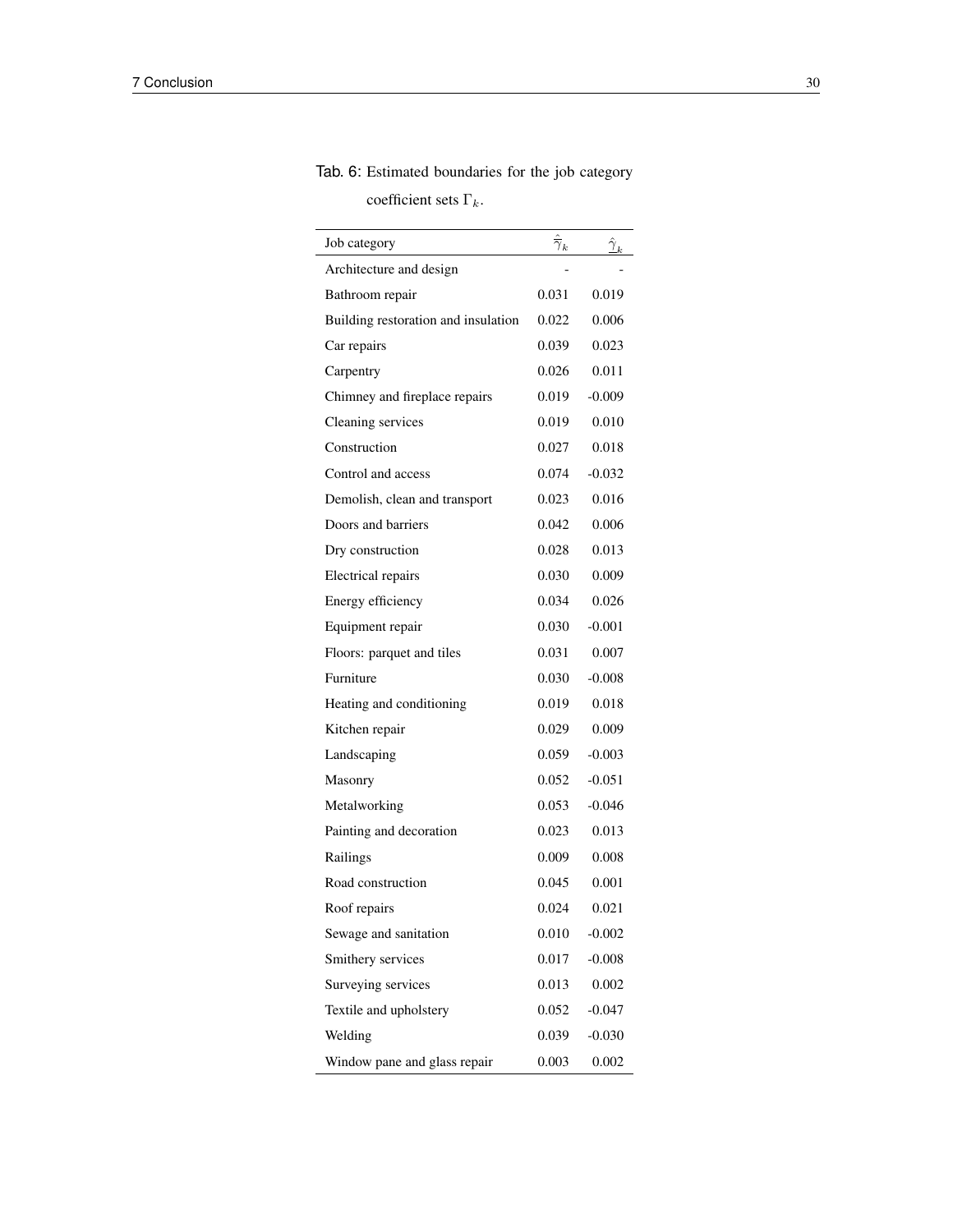#### **8 References**

Arnosti, Nick, Ramesh Johari, and Yash Kanoria. "Managing congestion in decentralized matching markets." Proceedings of the fifteenth ACM conference on Economics and computation. ACM, 2014.

Bontemps, Christian, Thierry Magnac, and Eric Maurin. "Set identified linear models." Econometrica 80.3 (2012): 1129-1155.

Chade, Hector, and Lones Smith. "Simultaneous search." Econometrica 74.5 (2006): 1293-1307.

Chade, Hector, Jan Eeckhout, and Lones Smith. "Sorting through search and matching models in economics." Journal of Economic Literature 55.2 (2017): 493-544.

Cheron, Arnaud, and Bruno Decreuse. "Matching with phantoms." The Review of Economic Studies (2016): rdw032.

Chiappori, Pierre-Andre, and Bernard Salanie. "The econometrics of matching models." Journal of Economic Literature 54.3 (2016): 832-861.

Choo, Eugene, and Aloysius Siow. "Who marries whom and why." Journal of political Economy 114.1 (2006): 175-201.

Dong, Yingying, and Arthur Lewbel. "A simple estimator for binary choice models with endogenous regressors." Econometric Reviews 34.1-2 (2015): 82-105.

Fox, Jeremy T., David H. Hsu, and Chenyu Yang. "Unobserved Heterogeneity in Matching Games with an Application to Venture Capital." No. w18168. National Bureau of Economic Research, 2017.

Fradkin, Andrey. "Search, matching, and the role of digital marketplace design in enabling trade: Evidence from Airbnb." (2017).

Galenianos, Manolis, and Philipp Kircher. "Directed search with multiple job applications." Journal of Economic Theory 144.2 (2009): 445-471.

Horton, John. Buyer Uncertainty about Seller Capacity: Causes, Consequences, and Partial Solution. Working Paper, 2016.

Jacquemet, Nicolas, and Jean-Marc Robin. "Assortative matching and search with labor supply and home production." Centre for Microdata Methods and Practice, Institute for Fiscal Studies (2012).